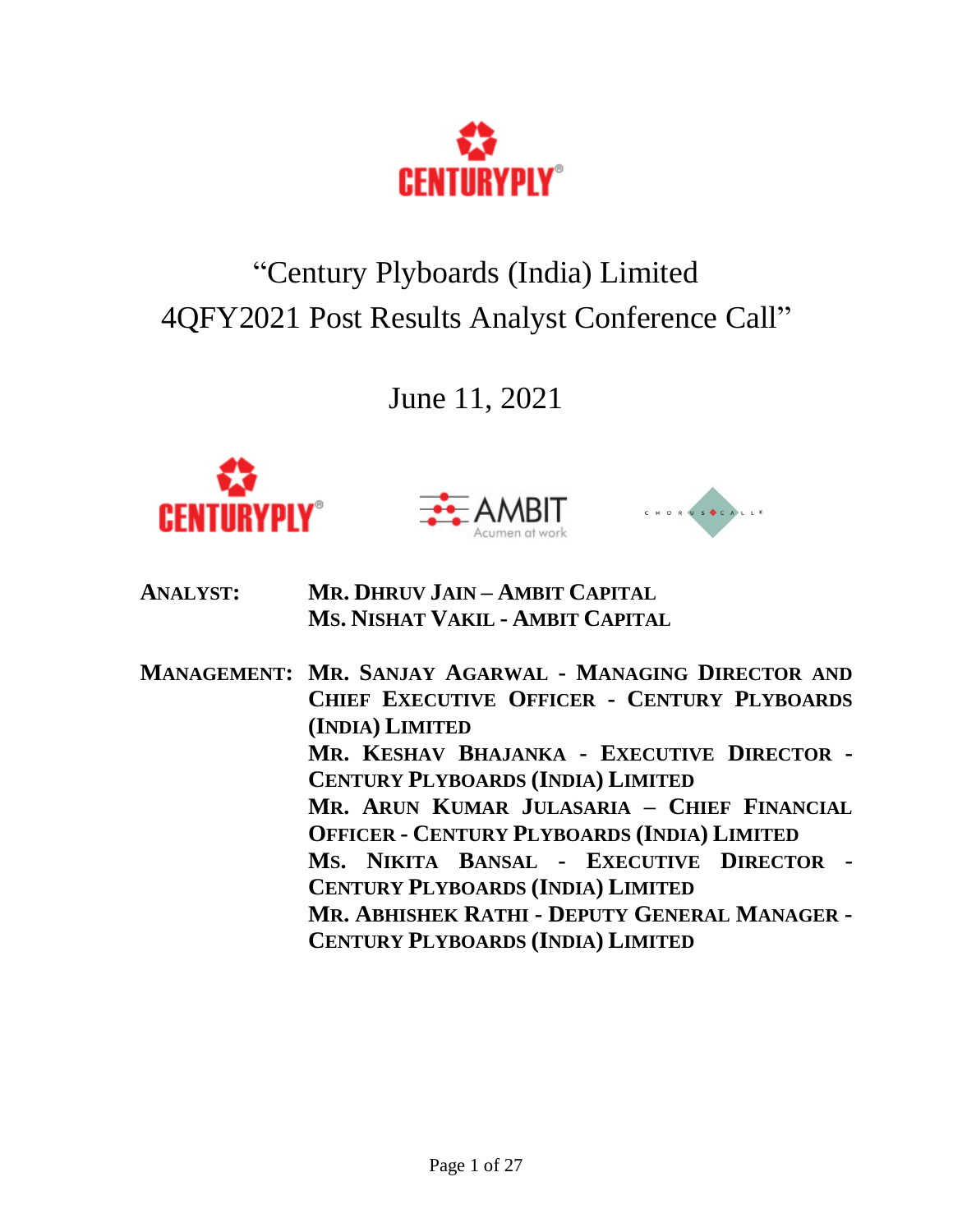

- **Moderator**: Ladies and gentlemen, good day, and welcome to Century Plyboards (India) Limited 4QFY2021 Post Results Analyst Conference Call hosted by Ambit Capital. As a reminder, all participant lines will be in the listen-only mode and there will be an opportunity for you to ask questions after the presentation concludes. Should you need assistance during this conference call, please signal an operator by pressing "\*" then "0" on your touchtone phone. Please note, that this conference is being recorded. I now hand the conference over to Mr. Dhruv Jain from Ambit Capital. Thank you, and over to you, Sir!
- **Dhruv Jain**: Thank you. On behalf of Ambit, we welcome everyone to Century Plyboards 4QFY2021 Earnings Call. From the management today, we have with us Mr. Sanjay Agarwal, Managing Director and CEO; Mr. Keshav Bhajanka, Executive Director; Mr. Arun Kumar Julasaria, the CFO of the company, Ms. Nikita Bansal, Executive Director. Thank you team and over to you for your opening remarks.
- **Sanjay Agarwal**: Good afternoon, everybody. This is Sanjay Agarwal, MD, and CEO of the company. I am here along with Mr. Keshav Bhajanka, Executive Director; Ms. Nikita Bansal, Executive Director; Mr. Arun Julasaria, CFO of the company and we are all here together to welcome you to the 4QFY2021 results call of Century Plyboards (India) Limited.

Friends although the year started with a lot of economic turbulence but gradually every quarter it became better and better and Q4 the quarter under review was best in the history of CenturyPly both in terms of revenue and profits.

All the segments did very well. Laminate division has shown a very good performance as margins have increased substantially. Various cost control initiatives across company led to higher profits. The company's expansion plan on MDF is under progressive and hopefully it will be completed on time.

As you are aware that various initiatives like Salesforce, ViroKill branding, Fire-Proof Ply, Vector that are ongoing in the company since last one year or more. One of the important and crucial decisions was taken to engage BCG, Boston Consulting Group in our company for cost reduction, throughput enhancement, and that has given opportunities of savings in MDF division followed by logistics, power, and procurement.

Overall BCG has helped the company to identify possibilities of cost reduction by about 30 Crores annually. Now, we will be working on to implement this identified possibilities and we hope that this will help the company in times to come. Seeing their valuable contribution, management had decided to engage them further in boosting sales and production and cost reduction in laminate division for the next one year. Although Q4 was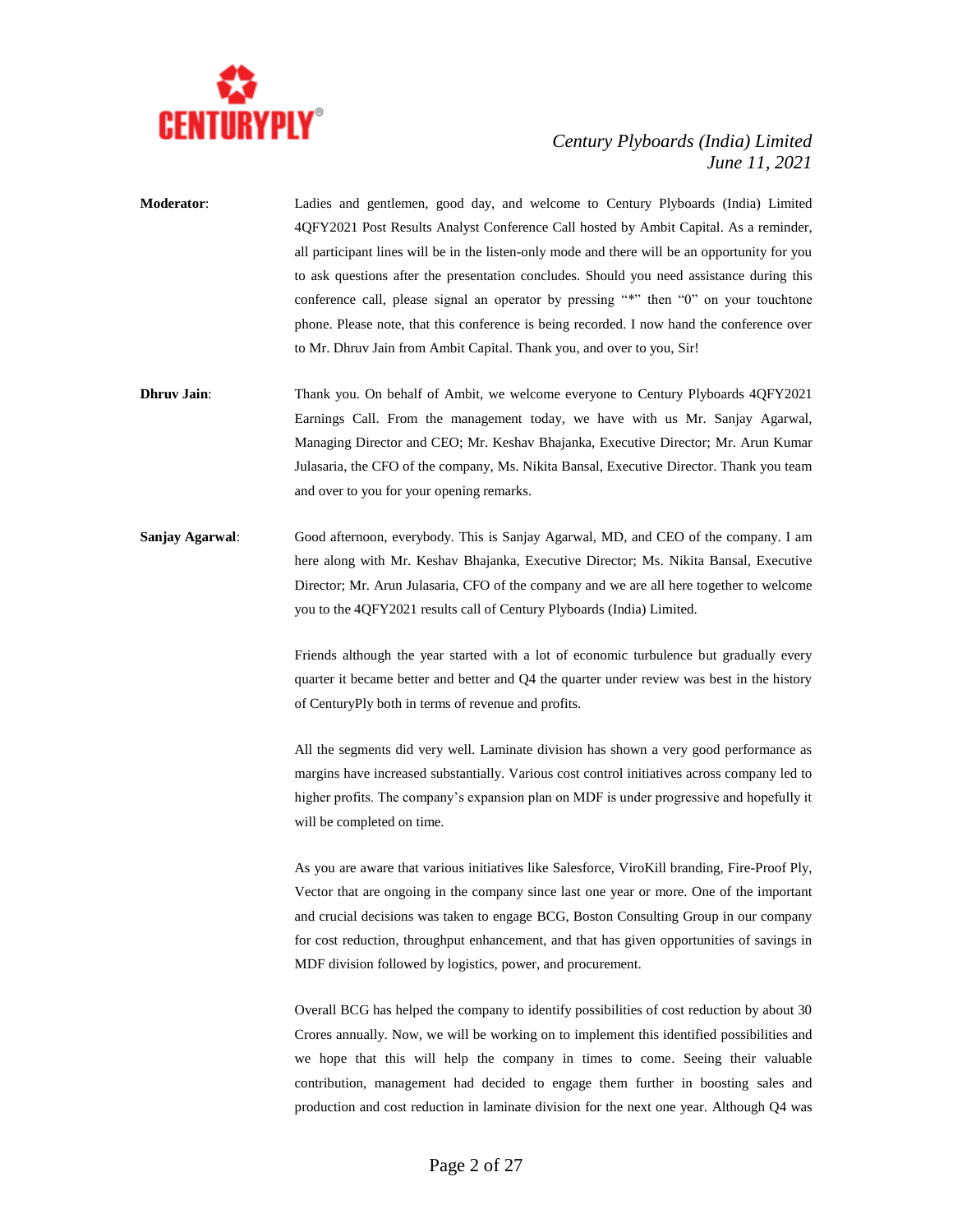

excellent and we thought the same momentum would continue in the first quarter entire financial year, but due to second wave of Corona Q1 has been affected badly as most of the states went into lockdown. Both April and May sales have suffered owing to second wave of pandemic, May was worst as most of the states were under complete lockdown. However, as seen last year also economy will rebound very soon and we are very hopeful that we will enter second quarter will full energy and show better number as vaccination drive across the country is in full swing and number of cases have also come down now.

Slowly the country will unlock in phases manner and so will be the economic activities will enter into normal or aggressive phase. With these remarks, I will hand over to our CFO, Mr. Arun Julasaria to take you through key financial figures post which we are open to your queries. Thank you.

# **Arun Kumar Julasaria**: Good afternoon ladies and gentlemen. First of all, I would like to mention the customary disclaimer that this concall is to discuss the company's historical numbers and future outlook. In no way this should be construed as an invitation to invest in the company. Results for the quarter along with the detailed analysis has already been mailed to you and also hosted on the stock exchange and company websites.

So just taking you through the macro's numbers, for the quarter our topline YoY has grown up by 41% to 738.6 Crores amidst 524.19 Crores last year. EBITDA margin was 17.7% at 130.48 Crores amidst 17.18 Crores in the same quarter last year.

Profit after tax was 83.23 Crores as against 38.79 Crores. All the segments worked well and laminated had done exceptionally well. On an annual basis, although our topline was 7.4% less compared to the last year due to COVID effect, our EBITDA bearing exceptional item was 15.8% and their profit was 192.07 Crores which is all time highest.

On the balance sheet front, our networth is now back to 1264.8 Crores. All the ratios are favorable and improved compared to the last year. So far debt is concerned our trading assets are more than debts so practically we can say we are debt free. We are not repaying our debts because the cost of borrowing is less than income from treasury.

Working capital cycle is now comfortable at 69 days. With these words, I will open this conference call for questions and answers. Please go ahead with your questions.

**Moderator**: Thank you very much. We will now begin the question and answer session. The first question is from the line of Rahul Agarwal from InCred Capital. Please go ahead.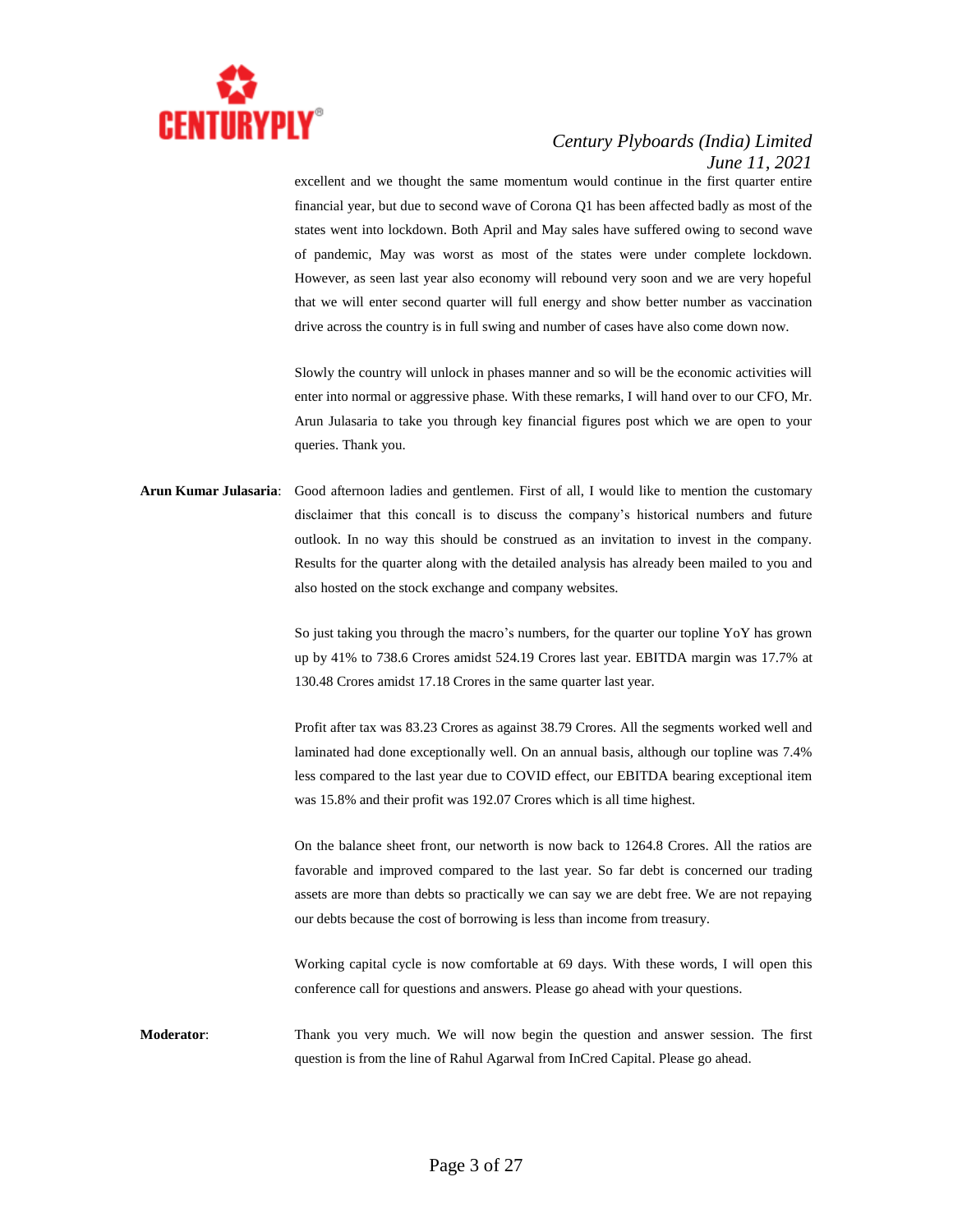

**Rahul Agarwal**: Good evening. Congratulations for a very good set of results. I had two questions; firstly on the capacity and its utilization, the way I am looking at your fourth quarter run rate it looks like broadly above 100% utilization. Would you help me understand existing capacity across your four main segments, ply, MDF, particleboard and laminates? What is the peak production we should look at an annualized basis? That is my first question.

- **Keshav Bhajanka**: Rahul basically, if you look at the capacity, overall segment wise, Plyboard we have seen that we have been able to ramp up capacity very quickly post the pandemic because in the initial few months, we suffered but right after than we were able to ramp up capacity to 100% plus, as you correctly pointed out. Having said that we had undertaken numerous exercises to add balancing equipment in the number of plants and I believe that this can easily give us 10% to or a little higher in further capacity and this will aid in the current financial year. We are also in aggressive discussions and advanced discussions to increase our capacity by adding a new location and we will update you on the same when we come with the conclusions. In Laminates we are not close to capacity utilization yet. I think there is more scope and as the MD has already mentioned we are partnering with Boston Consulting Group which I believe will enable us to unlock further capacities in the existing lines, but definitely next year onwards we will be looking to expand our laminates capacity as well. As far as MDF you are well aware that we have already pursuing two capacity expansions one in the north in our existing units in Hoshiarpur and one in the south in a location in Andhra Pradesh. So, with all the major segments, we do have capex plans. Some of them are very low capex plans as in the case of plywood, where we are just be adding balancing equipment and some of them such as MDF will be higher capital cost expansions.
- **Rahul Agarwal:** And particleboard?
- **Keshav Bhajanka**: Particleboard we have taken up an exercise to add certain balancing equipment and increase capacity and we have already seen the fruits of that in the last quarter. Again having said that it will take some time to stabilize but from Q2 onwards you should see additional capacity being unlocked in particleboard.
- **Rahul Agarwal:** Related question was you were talking about capex on the TV interview about 700 Crores over next two years, broadly I understand 1100 CBM is going to get added purely in MDF in fiscal 2023, the 400 CBM which is Hoshiarpur will get added in April, May and 700 maybe in second half of fiscal 2023 overall, but on the plywood and laminate side could you quantify I mean what kind of capacity addition are you adding up because I am not sure about the units suppose to be added in those two segments.
- **Keshav Bhajanka**: We are looking at close to 35% to 40% the last year expansion in plywood with the new unit that we are thinking about, and the balancing equipment being added in the existing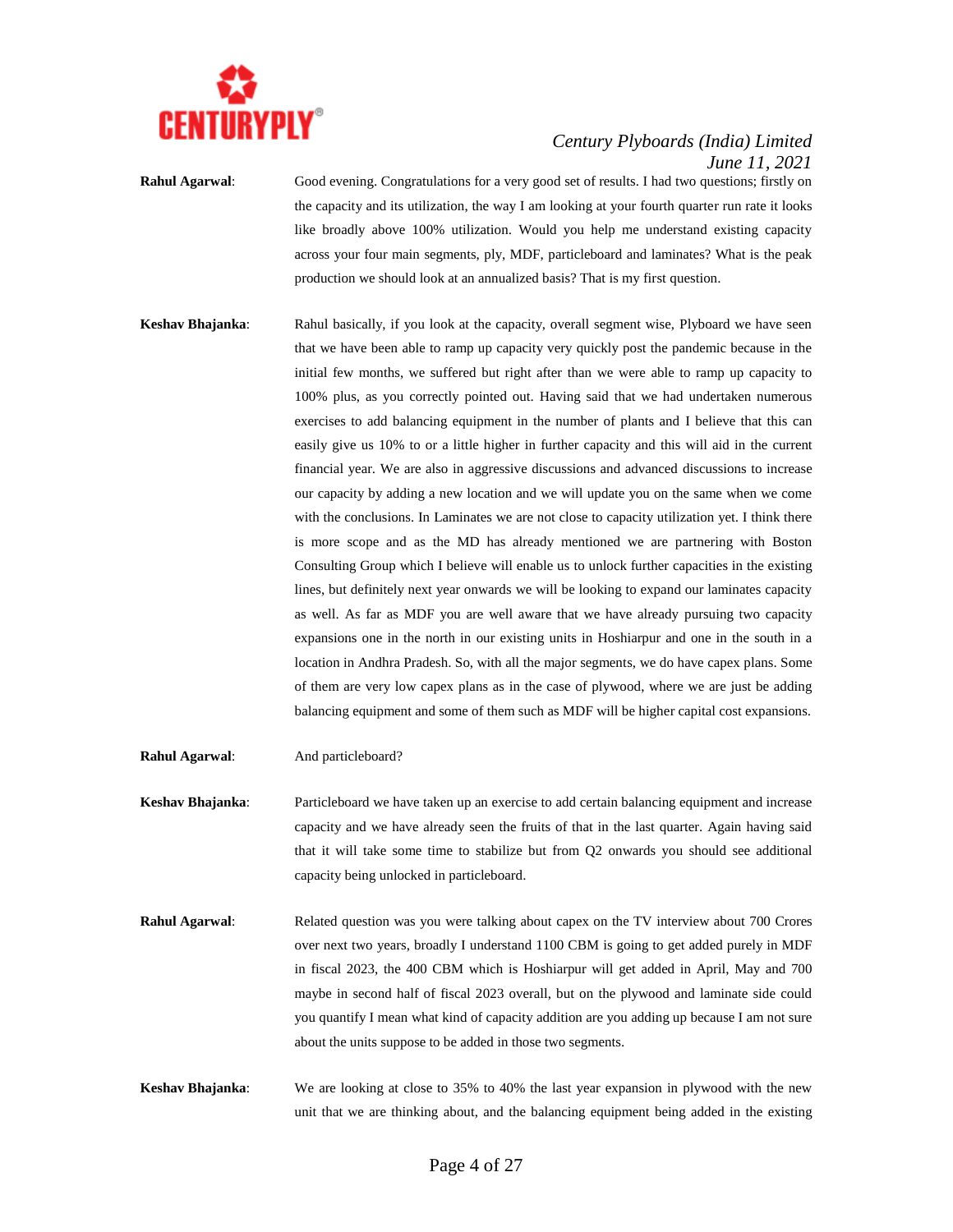

units. In laminates there is headroom and I think we can expand by 15% to 20% easily in the current infrastructure and as I have already told you from next year we are already looking at a capacity expansion.

- **Rahul Agarwal:** One small thing if I can squeeze in Sainik revenue share if you could help for the full year for fiscal 2021 that will be great? Thank you so much, all the best.
- **Nikita Bansal**: Sainik we are at around usually 30% of our overall and we are hoping that this coming year our Sainik brand will grow as equal to our Century and Century will continue growing, but the growth in Sainik will be higher.
- **Rahul Agarwal:** 30 is revenue or in volume?
- **Nikita Bansal**: Revenue.

**Rahul Agarwal**: Thank you so much all the best great going and wish you all the best. Thanks.

- **Moderator**: Thank you. The next question is from the line of Sneha Talreja from Edelweiss Securities. Please go ahead.
- **Sneha Talreja**: Congratulations on great set of numbers. Just couple of questions from my end firstly with regards to laminate business, there is substantial improvement and congratulations for that. Just wanted to know the basic reasons for these improvements, one is that you said that you have of course brought into picture BCG who has bought in a lot of cost control measures apart from that is there any one off element which is there in the laminate business?
- **Keshav Bhajanka**: Sneha, BCG, the majority of the benefit is not in laminates. What we are doing in laminates will actually start only from next quarter. The reason why laminates had an EBITDA of 23% last quarter was primarily low raw material cost and this was a onetime benefit that we have gotten. So these are not sustainable margins by any statutory imagination. As I have mentioned earlier for us sustainable margin should look anywhere between 16% and 18%, but last quarter due to the fact that there was substantial increase in raw material costs, and we took price increases, but we had inventory of raw material we were able to generate an additional EBITDA this was onetime exceptional results. Going forward we will be looking to maintain 16% to 18% EBITDA margin.
- **Sneha Talreja:** That was helpful. With regards to other segments too, we have seen margins improving like for example in plywood also we have seen improvement. Is that also related to some kind of a low cost inventory or that is something to do with the cost saving measures which can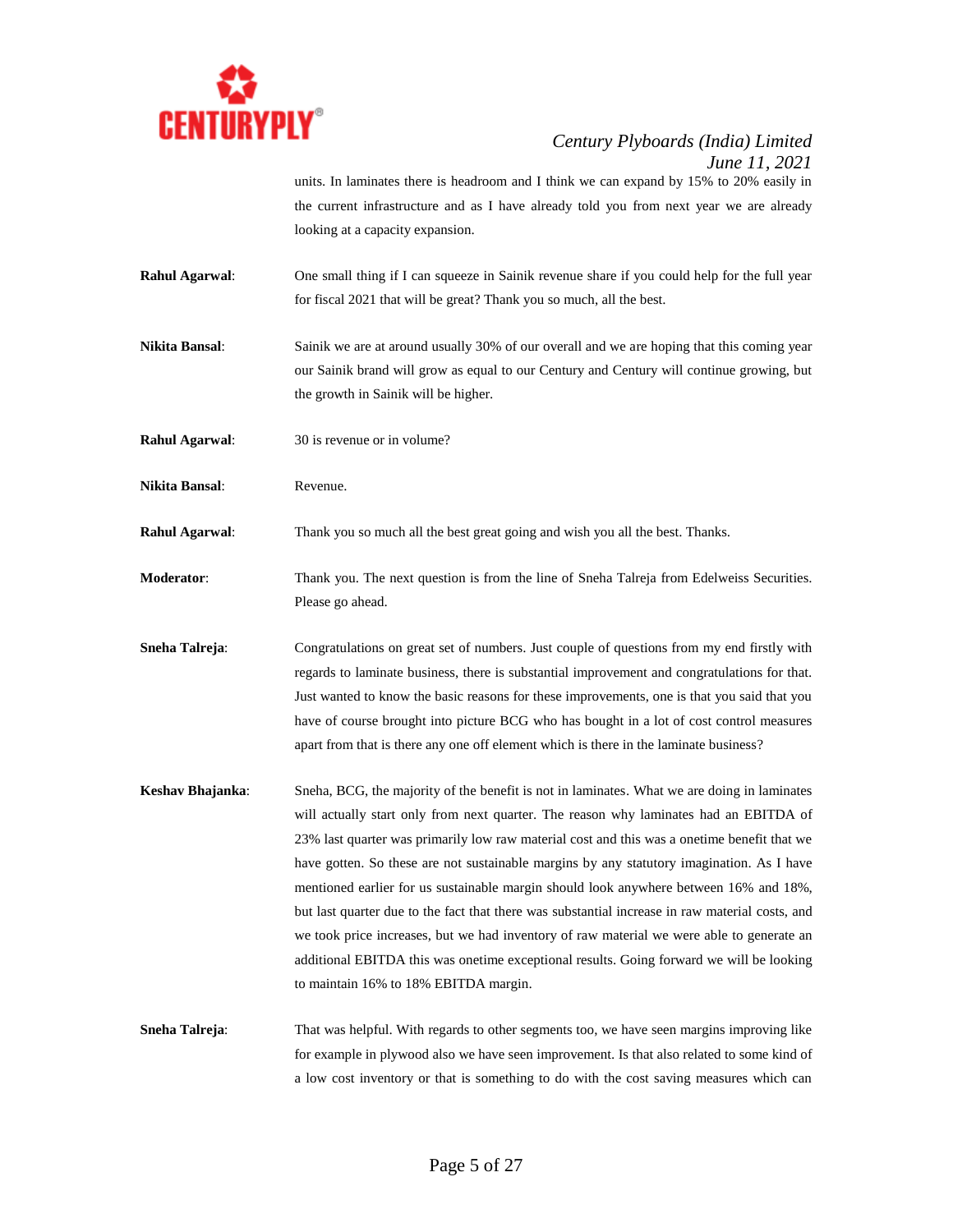

continue and if at all there also you can highlight what will be more sustainable thing to look at it?

- **Keshav Bhajanka**: In plywood our attempt has always been to be between 14% and 15% in terms of EBITDA margins and I think we are slowly working our way towards that. Long-term that is the base that you want to look at and I think in the current financial year we should be looking to hit that.
- **Sneha Talreja:** Keshav, just one more thing from my end with respect to MDF so we are already operating at more than 100% utilization rate of course given that there is a second wave, and I am pretty sure that you also said that demand is impacted. Firstly are we utilizing this time to wakeup inventory given that whenever demand comes back, and we will be able to supply materials and second most important thing when will we be ready with a newer capacity addition so that if there is any kind of a pent-up demand and are we ready to capitalize on that.
- **Sanjay Agarwal:** Sneha throughout these pandemic closures and all we have been running the plant fully except some time we have taken up for maintenance which we would have taken later on. So we are built in a lot of good stocks already so that we can, but then all those stocks I think will be less what kind of a demand we are going to see, and we will be seeing throughout sometime until unless the new production capacity comes into being before the next by end of this financial year actually. So I do not think we will have any possibility of meeting the demand per se after that expansion comes into yes I see some relief coming into, and the second plant which we are talking in the south I think Keshav can update on that plant better.
- **Keshav Bhajanka**: I just want to take one addition. Last year we did about 147000 cubic meters of MDF. Our capacity is 18000 plus so even in the current financial year while as MD said we will in no way be able to meet demand which is far, far higher for our product. We have enough headroom to grow. With regards to the MDF expansions next year we will be able to feel the full benefit of the Hoshiarpur expansion and the year after that because after the new line is setup in new location it normally takes a few months to stabilize so in FY2024 we will see the full benefit of the south expansion as well.
- **Sneha Talreja:** That was really helpful. One last one if at all I may ask with regards to laminates actually what is the current proportion of export business in the laminates business and if I am not wrong the domestic business might have definitely taken a hit because of COVID impact how are our export doing in laminates, is there any significant improvement that we are seeing with regards to shift in market share from other countries in India?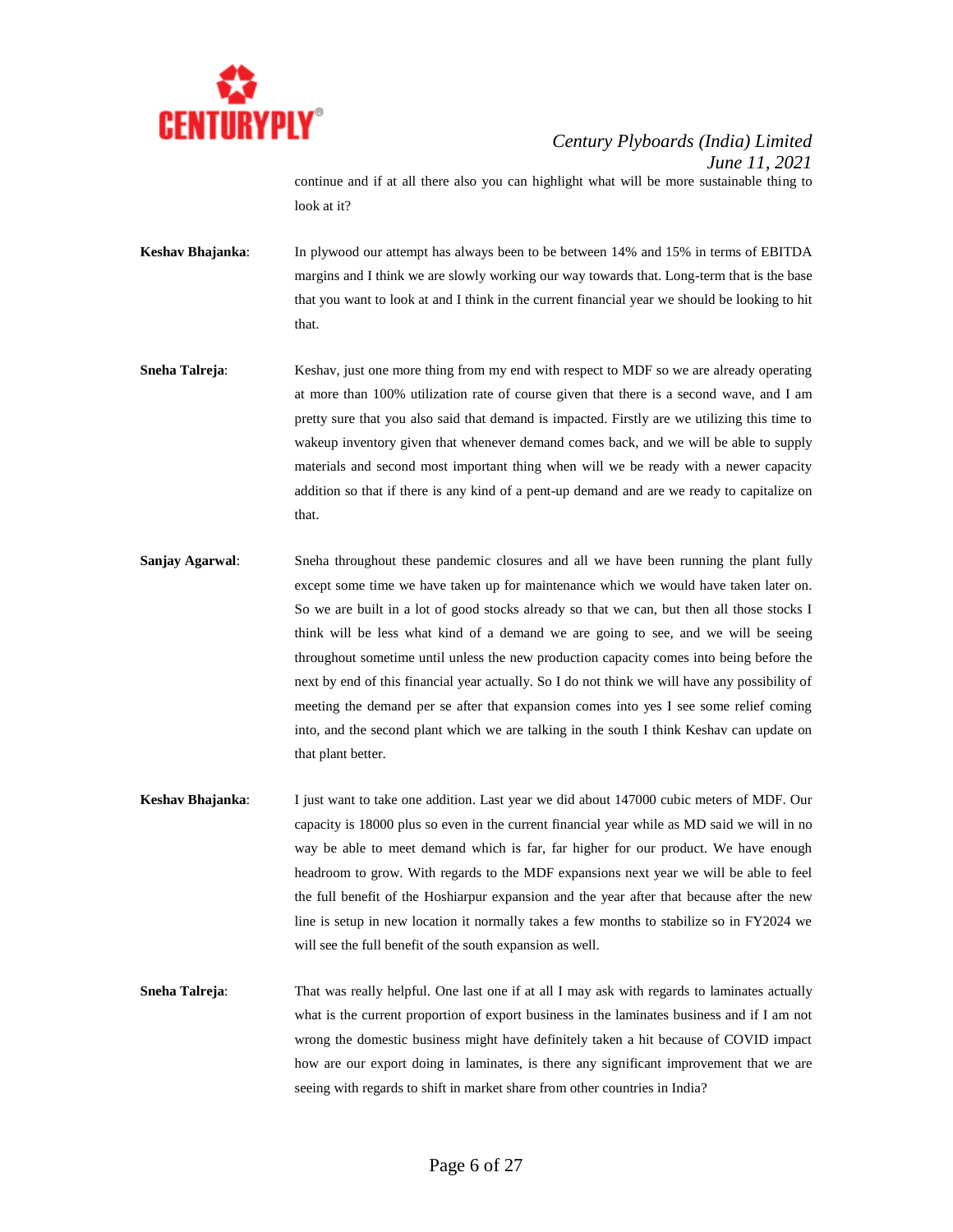

- **Keshav Bhajanka**: Last year as I said domestic was far more impacted than export as such exports is about 25% of our total basket but going forward we are looking at exports being close to 20% because domestic I believe will have a maximum recovery in the current financial year.
- **Sneha Talreja**: All the very, very best.

**Moderator**: Thank you. The next question is from the line of Hrishikesh Bhagat from Kotak AMC. Please go ahead.

- **Hrishikesh Bhagat**: Thank you for the opportunity. Congratulations to the team for good performance. My first question is related to what the revised guideline for the expansion will be, is there be any delay because of this I think COVID second wave and delay in ordering and workforce availability. So that is my first question and secondly my question is more to Mr. Sanjay sir I think in multiple interaction in past there was this aspiration of company of 1 Crore profit per day and is it fair to assume that the macro tailwind that we had in Q4 if that continues they are fairly on our way to meet that 1 Crores aspiration?
- **Sanjay Agarwal**: Let Keshav reply to the first question I will reply then.
- **Keshav Bhajanka**: We pride ourselves on our execution abilities, and I am very happy to tell you that even though the second wave has hit relates with the entire consequences we have been able to continue work on the expansion in our Hoshiarpur unit. Hopefully, we will be able to begin commercial production within Hoshiarpur unit within Q1 next year. Having said that yes we were hoping prior to this but we would have started production in Q4 itself so there has been a hit and that will not be more than a couple of months. With regards to the south plant the delay seems to be a little bit more severe because as you know the government is right now fully involved in firefighting with regards to COVID and as such the process of land acquisition etc., is taking a little bit longer, we are still completely hopeful that we will definitely start commercial production within H2 of next year.
- **Sanjay Agarwal:** Regarding your question regarding 1 Crore per day, you see there always something we need to aspire for and CenturyPly has started very, very small and we use to be aspired for a Rs.25 Crores per annum turn over from there it was a 100 Crores then it was 1 Crores per day turnover and from there now we are looking at a 1 Crore profit per day and you can see that yes with well wishes of people and God's grace and hard work of our team I think we are reaching there and it seems that probably we will reach there ahead of my target probably I was thinking in a little longer-term but then it seems that it will reach the target even quicker and I can see a big smile on the face of Keshav.
- **Hrishikesh Bhagat**: Congratulations Sir for this.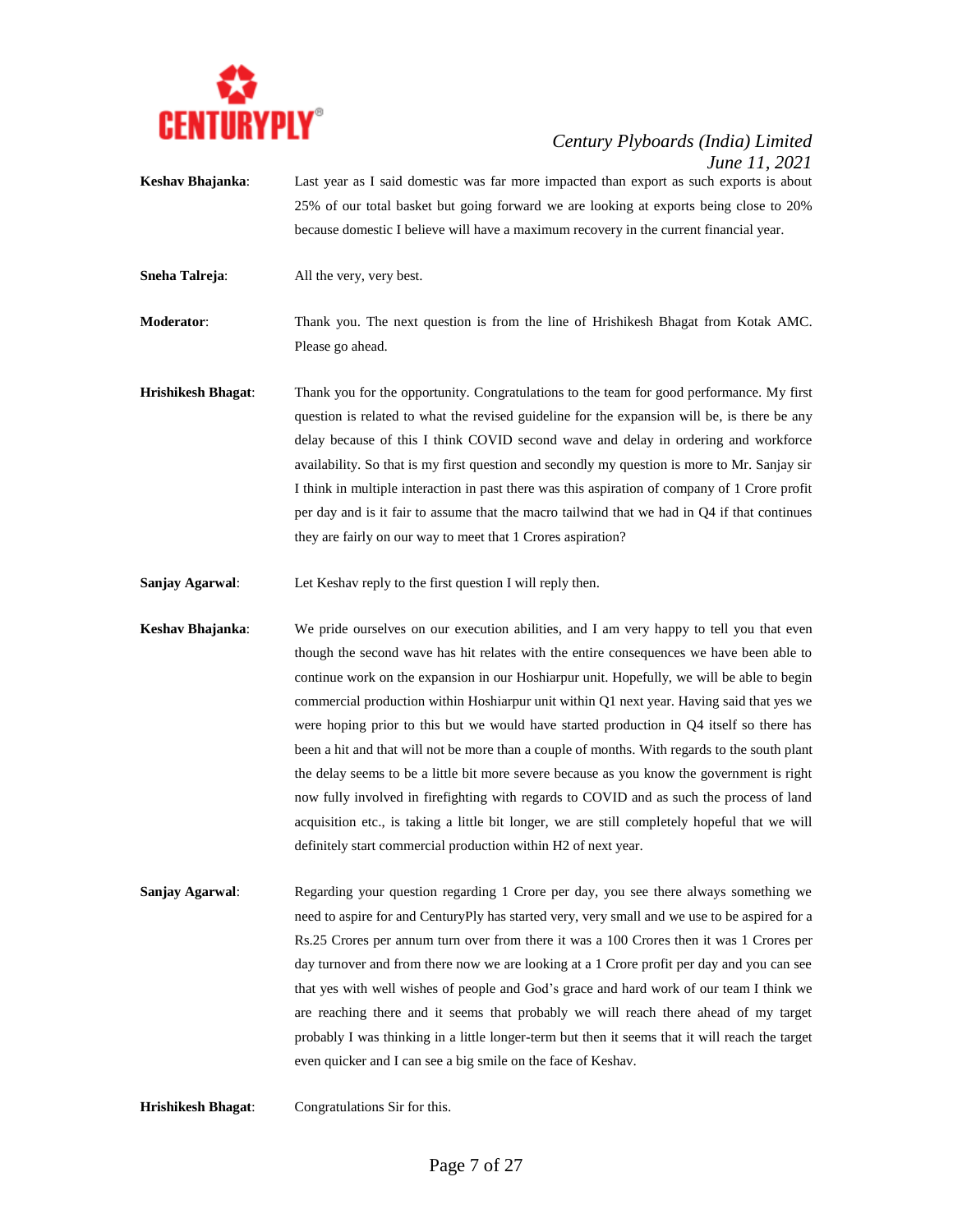

**Sanjay Agarwal**: Thank you for all your good wishes.

**Moderator**: Thank you. The next question is from the line of Priyam Khemawat from Infinity Alternatives. Please go ahead.

- **Priyam Khemawat:** While you have done exceptionally well in other categories like MDF and laminates over the last four, five years our plywood revenues have largely been flattish over the last four, five years, while I appreciate there was a general slowdown in real estate but now that it is picking up and we have done around 400 Crores plywood sales in one quarter do we think that in FY2023 when full recovery comes we can reach that 1600, 1700 plywood turnover itself?
- **Nikita Bansal**: The thing is we were completely geared for replicating even higher growth than what we did in Q4 from Q1 itself. So definitely to answer your question, yes, we were geared but given Corona there might be a delay to our plan. There is a lot of pent-up demand, there is a lot of shift that we are feeling there is a continuous shift happening towards our brand because of the brand building activities that we are doing, and both these factors are really resulting in us getting more market share. I think going forward the future for plywood is very positive. We are doing a lot of other initiatives that will help us grow plywood more. But this year maybe that is not possible because Q1 has been pretty much lower sales that we anticipated.
- **Priyam Khemawat**: Yes, pretty understandable about this year, but going forward from FY2023 onwards are we confident of achieving that 12% to 15% growth in plywood itself?

**Nikita Bansal**: Yes, very much.

**Priyam Khemawat**: Do not you think other categories like MDF will have a cannibalizing effect on the overall plywood turnover?

- **Nikita Bansal**: No, not at all. Actually MDF is at, so there is a segment for each of these products and I do not think that they cannibalize each other. A person who wants to use the MDF furniture usually does not for a plywood furniture, and I think the entire India is growing and we are a very small percentage versus using plywood, so the growth is immense in the future. I do not think there is any scope at least in the next 10 to 15 years that I see that there could be any cannibalization.
- **Priyam Khemawat**: My next question on MDF, Keshav we have done around 25000 CGM of prelam MDF this year which is the highest and our percentage of overall has increased. So do you think going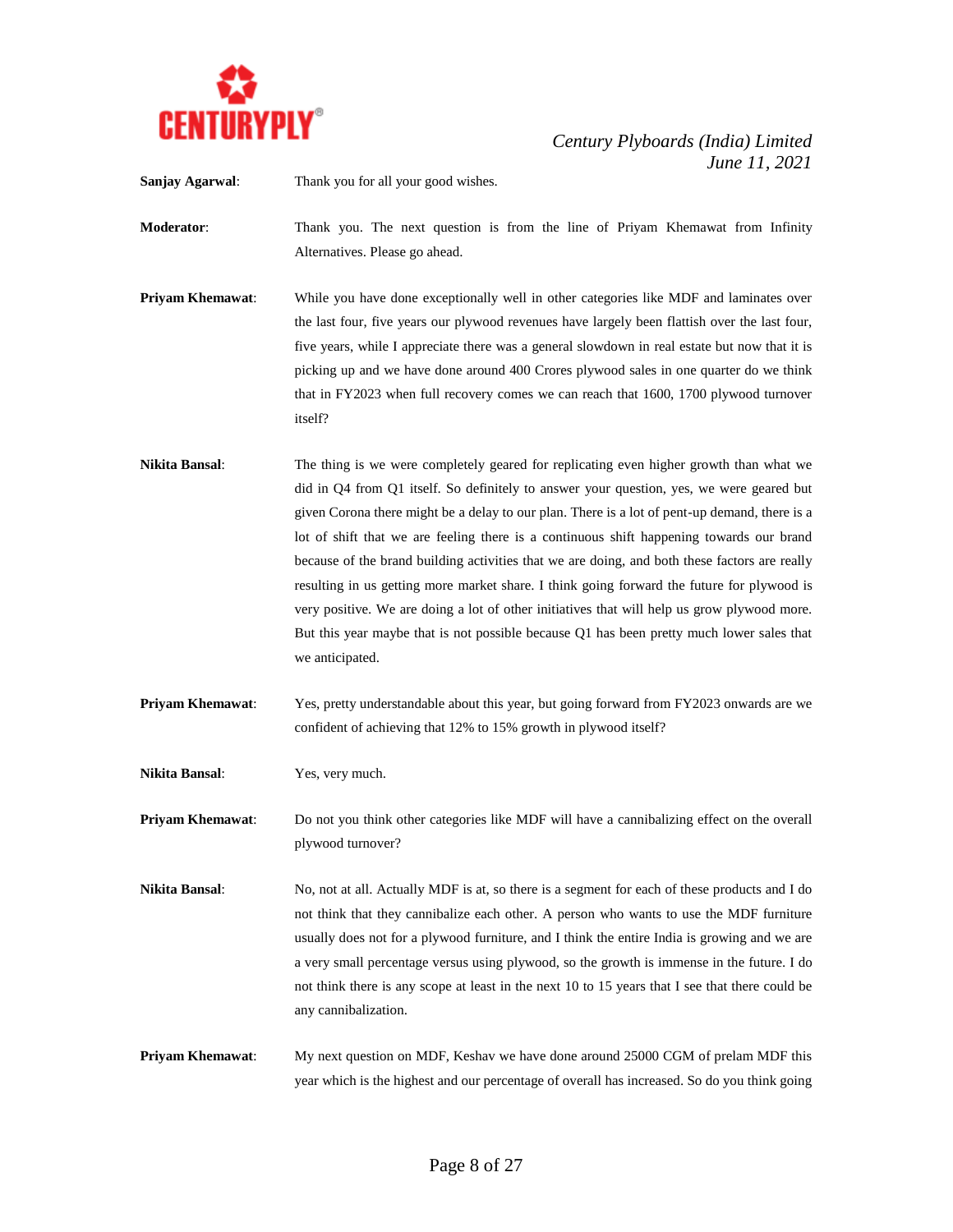

forward when we commission new capacities, and we are at 1700 CGM capacity pre-lam would be much higher than the current level as a percentage of total?

- **Sanjay Agarwal:** You see prelam as far as particleboard is concerned the prelam percentages are much, much higher because most of the particleboard is used by OEMs, but MDF is used by furniture makers and MDF is used in many of our products like packing, photo framing and many other products actually so it is used in furniture also so that is why actually the percentage of pre-lam in MDF will not go up really too much. It will remain that above that 20% I think it is the usual prelam MDF being consumed usually and here and there a little bit 2%, 3%, 4% here and there is a different thing. I really do not think that prelam percentage will go up yes, overall volumes, MDF goes up, the overall volume will go up but not the percentage.
- **Priyam Khemawat:** Even of this current 15%, 17% of prelam MDF are we confident of maintaining that 27%, 28% EBITDA margins because our newer Brownfield capacity will be at a lower gross margin as suppose as we had eluded earlier?
- **Keshav Bhajanka**: Overall, if you look at MDF their location is a big role because the transportation cost is a very substantial part of the overall cost. As such in the south the unit that we are looking at it could be 2% point lesser in terms of EBITDA margin, but I do not think the differential be more than that.
- **Priyam Khemawat:** Thank you. That is all from my side. Thank you, all the best.
- **Moderator:** Thank you. The next question is from the line of Chirag Lodaya from ValueQuest Investment Advisors. Please go ahead.
- **Chirag Lodaya**: Sir my question was on MDF firstly if you can help us understand how is the situation on import front and what kind of margin do you expect this year is there any raw material inflation further or we would have taken price increase?
- **Sanjay Agarwal**: You see imports of course are practically nil at the moment because of the logistic issues and there is a price rise across the world so imports at present are practically nil. Going forward I believe that Government of India we are working out very hard in that but then I see there will be import antidumping duties coming in. If they come in then I really do not expect much of imports happening in India and even if they come up even if import happens, it does not affect the normal market at all so us presently for next at least we can say next about 18 months at least I am really not bothered about our North Indian factory and the expansion actually and the next question you asked.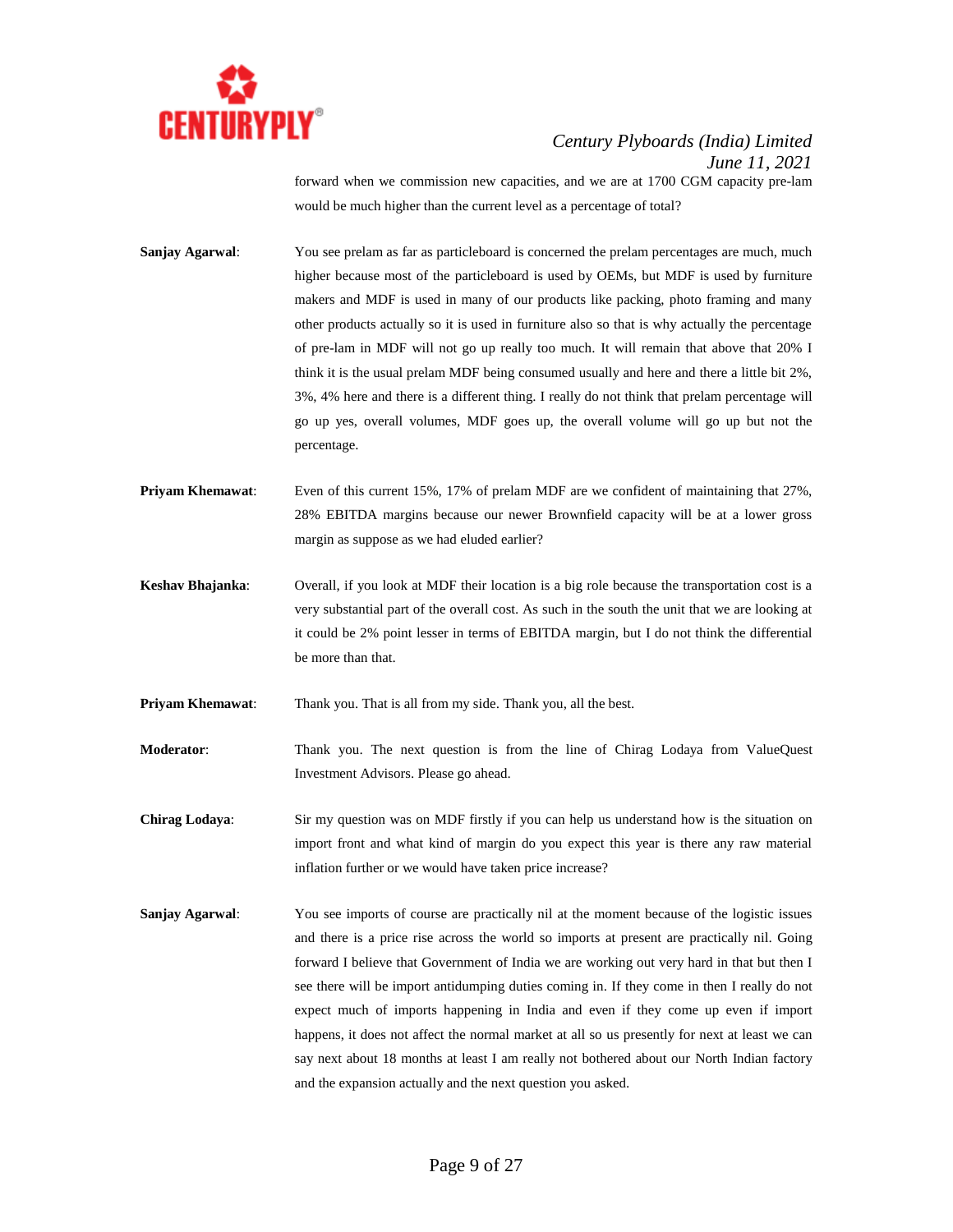

**Chirag Lodaya**: What about pricing and margin?

- **Sanjay Agarwal**: Pricing and margin yes, the raw material cost. Yes raw material cost have risen a little bit yes, a little bit it has risen and what is our pricing we had added actually it has most probably gone back to the original costs so the EBITDA we were now expecting a higher EBITDA this year which I do not think will come up it, will remain at the level we were and we have actually in MDF BCG has found out certain things and have suggested we are implementing them in the plant and in our selling practices also, so that will help us maintain at least our EBITDA margins.
- **Chirag Lodaya**: Sir whether it was 26.8% margins in Q4 in MDF so is this margin sustainable or you are expecting higher margins for FY2022?
- **Sanjay Agarwal:** At least I am not expecting higher margins we should be able to maintain or maybe 2% term here and there it all depends on the cost of raw material and then cost of melamine and then cost of all the raw materials actually most. So here and there little bit but I do not see many changes in those prices also because not many plants are coming up you see. The production is not really increasing too much, and we will be able to take up the price increase as much as at least the costs increase so I do not see much change.
- **Chirag Lodaya**: Sir just lastly with this Hoshiarpur new capacity coming in, in Q1 how quickly you will be able to ramp up given the demand supply situation prevails in the market is it fair to assume that Q1 itself will be able to scale it up to 70%, 80% kind of utilization or it will be a gradual thing?
- **Keshav Bhajanka**: See we are talking about Q1 next year so what we believe is that in the interim the demand that we have there will be a lot of latent demand that is going to be unserviced. So that is definitely going to give us a push but having said that you cannot ramp any capacity to 100% from the first month itself, but what I can assure you is considering our expertise we will be able to ramp up capacity far faster than what others may be given to them.
- **Chirag Lodaya**: Thank you and all the best.
- **Moderator**: Thank you. The next question is from the line of Pranav Mehta from Equirus Securities. Please go ahead.
- **Pranav Mehta**: Congratulations Sir on a very good set of numbers. Sir I wanted to understand on how the competitive scenario is playing out in plywood and laminates so if you can throw some light on the unorganized to organized shift which I think is definitely going to play out over next two years so can you throw some light on that.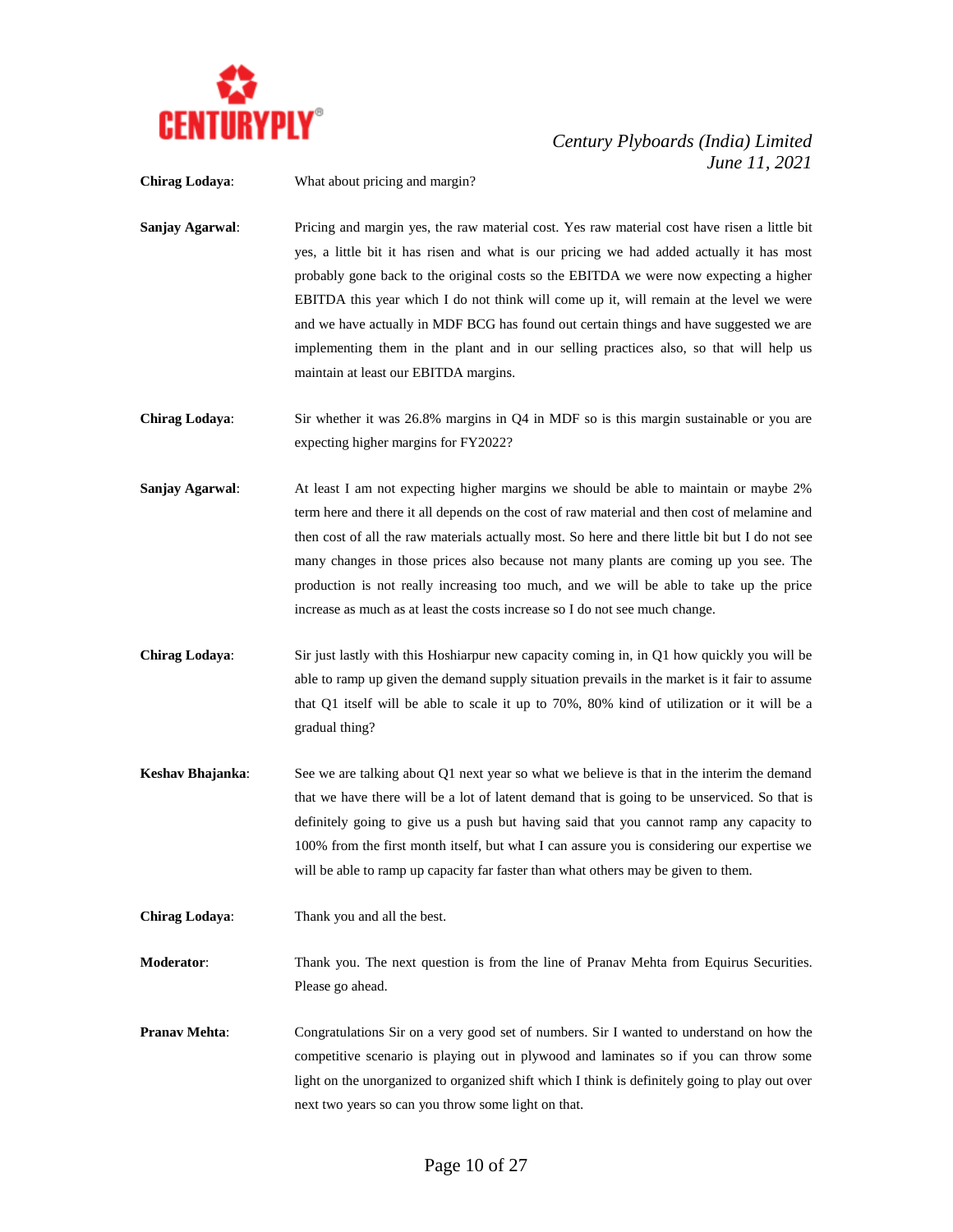

**Sanjay Agarwal**: As far as the plywood segment is concerned unorganized people are taking a bigger hit because of working capital issues because of the raw material procurement issues because there are lot of raw material which is being imported also so all those are hurting them very badly so the kind of growth you are seeing in organized sector like CenturyPly and others we are seeing because unorganized sector is taking a hit. So going forward I believe that yes slowly I do not say it will be very quick and very fast change but yes the change will stay and this conversion from unorganized to organized will keep on happening at its own phase actually.

- **Pranav Mehta:** Sir what about laminates are you seeing the same pressure playing out in laminates as well because of the steep price increase on the raw materials of imported craft paper and even on the chemical side?
- **Keshav Bhajanka**: As the MD said we have been debating on this for few years now and of course we do believe that the organized sector is going to continuously grow and the unorganized has been impacted far worse than the organized due to the pandemic and lockdown version 1, lockdown version 2. So lockdown version 2 in the last couple of months the one difference to be in last year and this year as you have rightly pointed out the raw material cost last year were at the perhaps lowest in five years. The raw material cost at this point in time for a number of raw materials are the highest ever segment for the industry as a segment. This is likely to hit the unorganized sector far more than us because we have been able to take the prerequisite price increases. We have been able to secure our inventory whereas most people were unable to do so. So going forward I am bullish on the organized sector.
- **Pranav Mehta:** Sir can you throw some light on what the government is doing on the readymade furniture infrastructure creation in India because I think that is a far bigger opportunity for India to capitalize on export opportunity that is there?
- **Keshav Bhajanka**: We have all been hearing murmurs of this for quite some time and here is actually; however, one thing I can tell you is that in the past year, the sort of interactions that we have had with the government and the sort of pressure we are seeing from the government on Atmanirbhar, make in Bharat furniture is very, very substantial. It is far, far higher than anything I have seen in the past while I have not seen any concrete benefit on the ground, yet I am sure the government keeps up this focus then the next few years we are going to get a substantial benefit from the same.
- **Pranav Mehta:** Sir one last question what changes you have made on your let us say product portfolio in the laminate segment and what kind of distribution channel strategy you have been implementing in last year one and a half, two years can you just throw some light on how it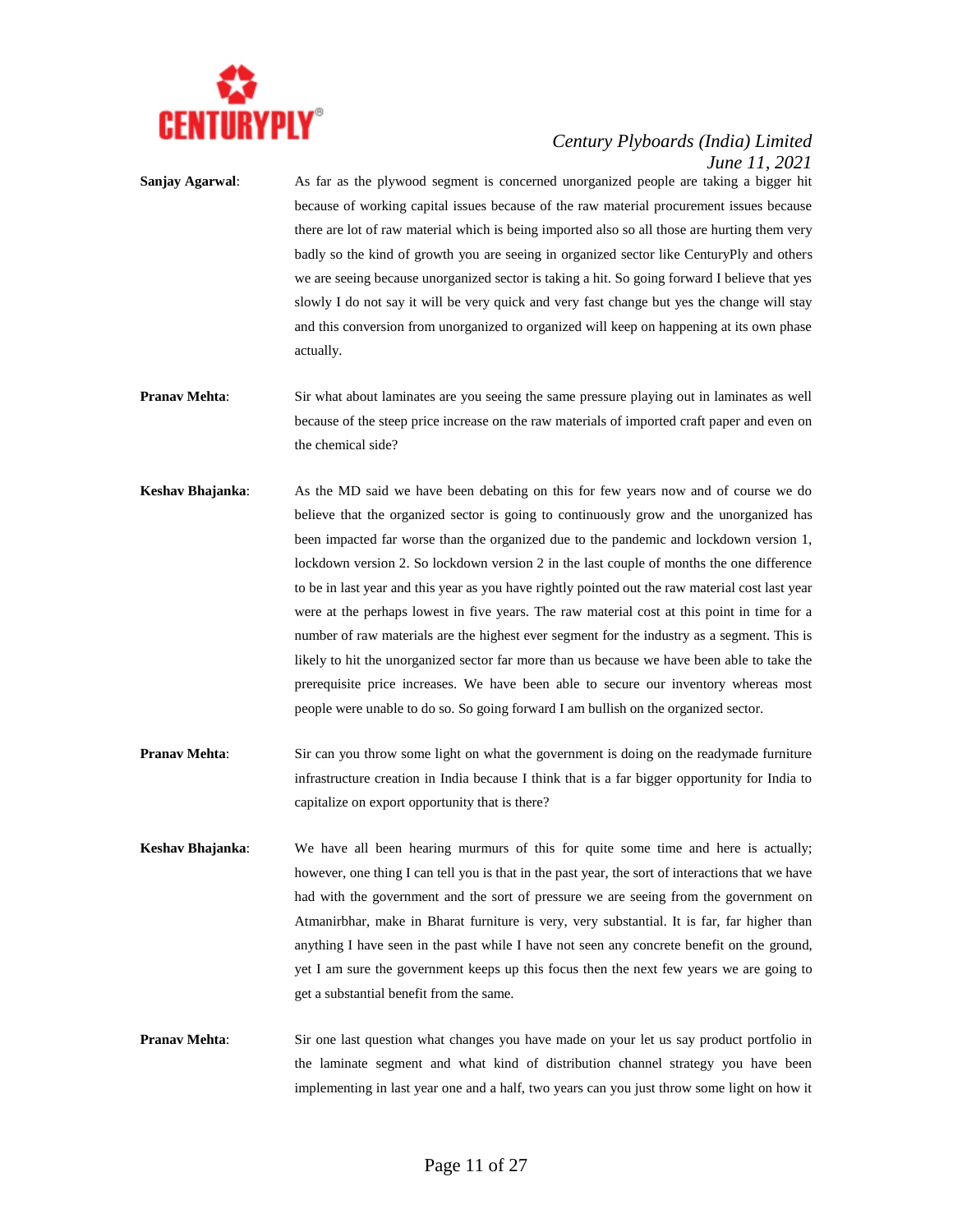

would help you in further gaining market share and consolidating your position in your core markets?

- **Keshav Bhajanka**: We have been focus is always on market share and that is percolated down to the team. The first thing that you need to get market share is to have your distribution channel in place and in the year we look at consolidating our existing channel and expanding to new locations to new geography and to new counters that we have not been able to serve. So this is a continuous focus, and this journey began a decade or so and it is still continuing today but yes at this point in time the opportunity to gain share from the unorganized because of the reason that there is a lack of availability of unorganized is far higher and we are putting a lot of focus on the same hopefully you will see the benefit of that going forward.
- **Pranav Mehta**: Sir just a quick question on this Myanmar and Gabon so is the supply of our face veneer from Myanmar getting impacted because of the changes in the political scenario there or are you seeing that will not have a major impact because as Gabon has also started?
- **Sanjay Agarwal:** Myanmar is getting impacted absolutely it is getting impacted Nikita you have more knowledge?
- **Nikita Bansal:** But we actually build up stock and there is some stock that we have, and we are trying to put all stocks through other channel so we are safe for the next few months, and we are expecting that things will stabilize, and we will not have a problem with the raw material as of now. In case there is a problem we do have opportunities that we could shift to.
- **Pranav Mehta:** Thank you very much and all the best.
- **Moderator**: Thank you. The next question is from the line of Venkat Samala from Tata AMC. Please go ahead.
- **Venkat Samala**: Thank you for the opportunity. Congratulations on a good set of numbers. Sir firstly I just wanted to understand if I just take a three to five year view how the revenue profile or the mix of the company could look like. Like for example now if I look at the company around 50%, 55% of the revenue mix comes from plywood, 15%, 20% comes from MDF around 20% comes from laminate right so just want to understand now that you are deploying more capital into MDF right since the growth opportunity is higher I just wanted to understand I mean how as a company are you thinking about this I mean how the revenue mix could look like three to five year hence?
- **Keshav Bhajanka**: So you see instead of talking of percentages let me give you the broad vision plan that we have with regards to plywood as Nikita has already stressed out we are looking at a rate of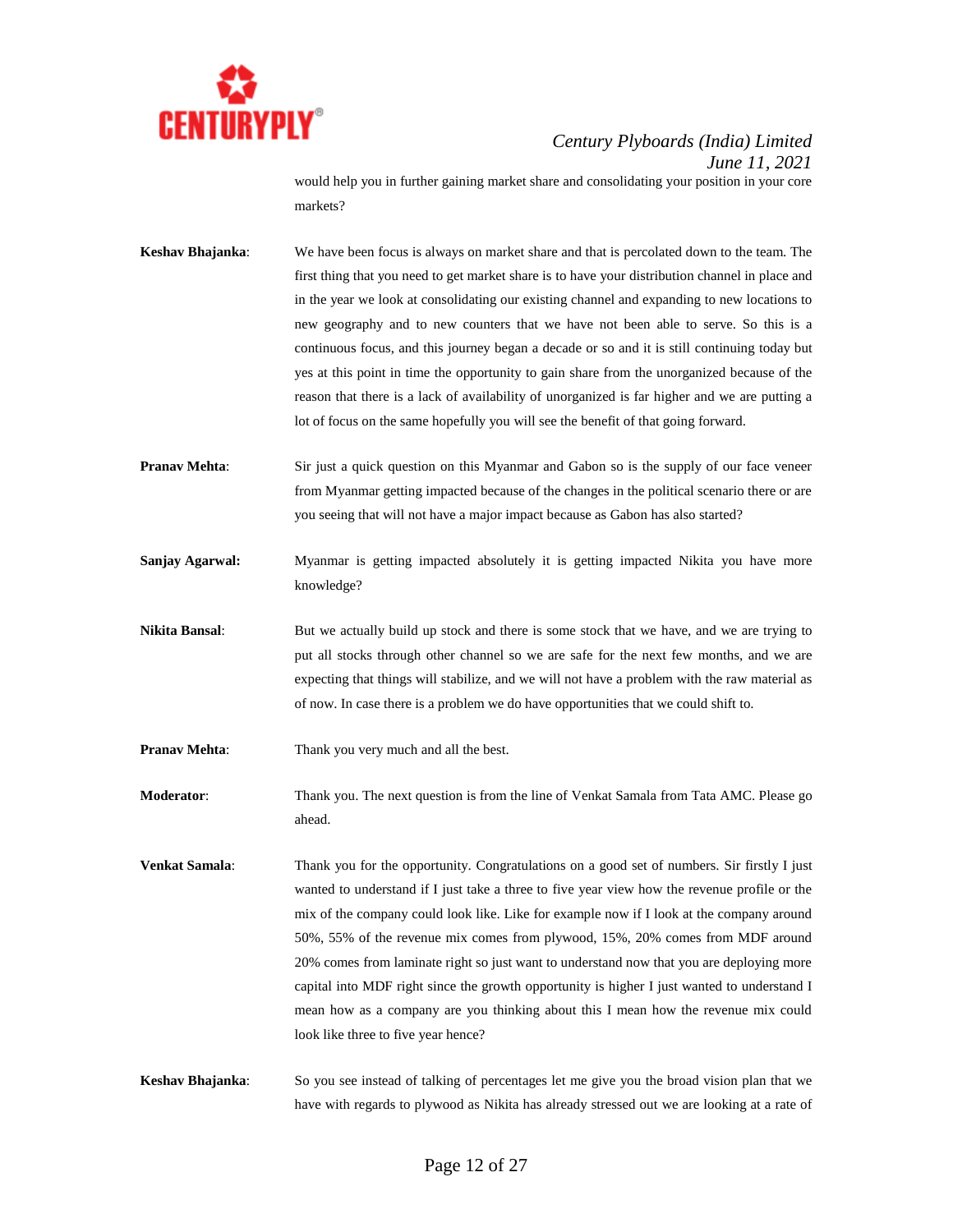

growth between 10% and 15% and I think this is sustainable and I think this is easily achievable. So going forward plywood will continue to grow and considering it is our larger segment that growth is going to be substantial in terms of overall numbers. Laminates we are achieving, or we are trying to achieve a 15% plus growth in the same time period but in the case of MDF we are looking to more or less triple our revenue over the course of next three years it is not exactly triple I would say 2.75 times. So because of that in the next three years you will definitely see a shift towards MDF that the percentage of MDF in terms of turnover compared to the rest of products will be higher; however, I think plywood will continue to remain our larger segment, but MDF will soon become our second largest.

- **Venkat Samala**: Now that you are scaling up on MDF right so then you will get some more benefit out of the operating leverage right. So maybe three years hence will the margins be any different or do you think that you expect the margins to be similar to what it is currently?
- **Sanjay Agarwal:** I must tell you that three years hence what will be the situation I do not think anybody can say them now. I do not think this question actually appropriate. We certainly look forward that yes we will be, it is not a question of margins, margins will come on to actually we are looking at being the best the biggest in the industry in our country and in industry these things will keep on changing it is like it goes up and then comes down it goes up and comes down you have seen in the steel industry so the times are very, very good for last seven years it was very bad so if you have the capacity the time will come and it will give you the return. So you need to be ready with our canons and tanks and missiles and everything then we will get this two years time and at the time we will make the green actually that is how it work so there will be times in the industry when the EBITDA will go down and it may not been and whatever given 20% also at times, but yes the time will come when you will make 27% or 28% or so, so we depends on so many factors.
- **Venkat Samala**: The new south plant that you are planning Sir would that be largely only for domestic consumption or initially you would also look at exports out of that factory.
- **Sanjay Agarwal**: We are planning absolutely and only for domestic consumption. The rest will depend on the situation of the market like green actually started it only for domestic consumption, but they had to export a lot of quantity for a long time and now they are again going coming back to domestic area so same will be our position actually but yes we are planning absolutely only for domestic.
- **Venkat Samala:** One last question if I may so if I look at the working capital sequentially it has gone up I know year-on-year it is flattish, but I just want to understand what should we expect in terms of the range that working capital could look like, yes so it was 51 days right in the last quarter so now it is around 70 days?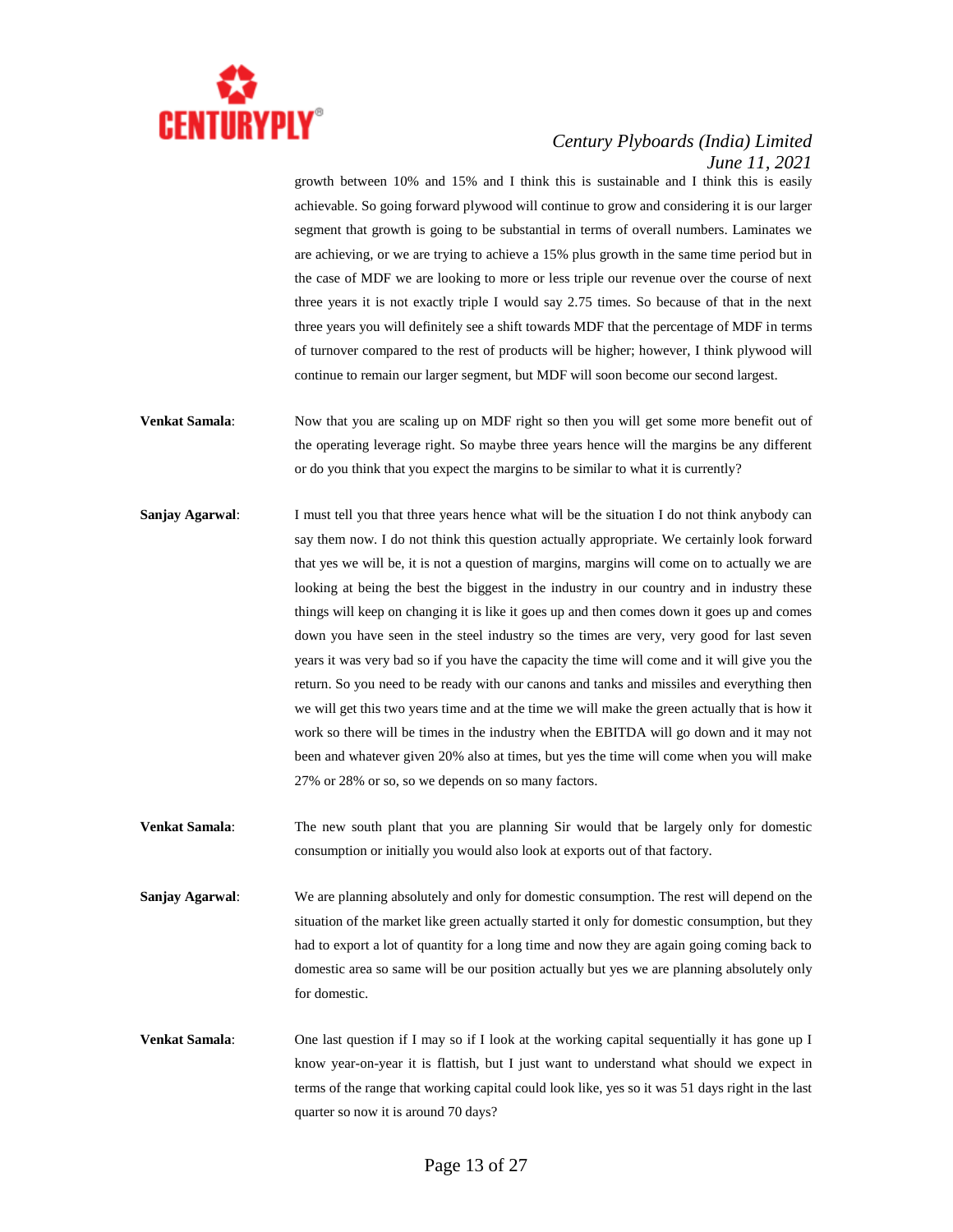

- Arun Kumar Julasaria: That one is exceptional and if you can see like that so far last quarter you said this is exceptional. We expect to maintain were about 70 days that is I think impact.
- **Venkat Samala**: Thank you thanks a lot wish you all the best.
- **Moderator**: Thank you. The next question is from the line of Achal Lohade from JM Financial. Please go ahead.
- Achal Lohade: My question is just a clarification if I see the segmental reporting in the results we have a unallocable expense of almost 22 Crores, 23 Crores can you help us understand because basically that used to be 5 Crores, 6 Crores for quarter that is about 22 Crores in the fourth quarter can you help us understand what is it pertaining to?
- **Arun Kumar Julasaria**: You see there has been certain expenses which actually have been booked in the Q4 only so like the commissions to directors and there are certain CSR and donations which have happened in Q4 and have been booked in Q4 only so they actually belong to the whole year what have happened in the Q4 so we have debited in Q4 only so now whatever way you may take it but yes. So that has actually depreciated the EBITDA little bit absolutely. The EBITDA like plywood if you take it is 12.8% actually it will be more than 15% and similarly in other divisions also actually.
- **Keshav Bhajanka**: So if you look at it the incentivization is basically for the entire year but this year due to disruption somehow we had to book the entire expense in Q4 because it is a very uncertain time period. We did not do this…
- Achal Lohade: And the allocation is basis the revenue mix right?

**Keshav Bhajanka**: We did not actually know whether we would make profit this year now think so, initially it was very difficult to provision.

- Achal Lohade: It is allocated basis the revenue mix is that right?
- **Keshav Bhajanka**: No there are two criteria some are allocated as per revenue mix others are allocated on the basis of where the expenses have been generated primarily.
- **Achal Lohade:** My second question Keshav is with respect to the MDF what is the total industry capacity as of March 2021 given we are adding capacity addition, just added capacity in others, and we are adding some more capacities so how do you see like?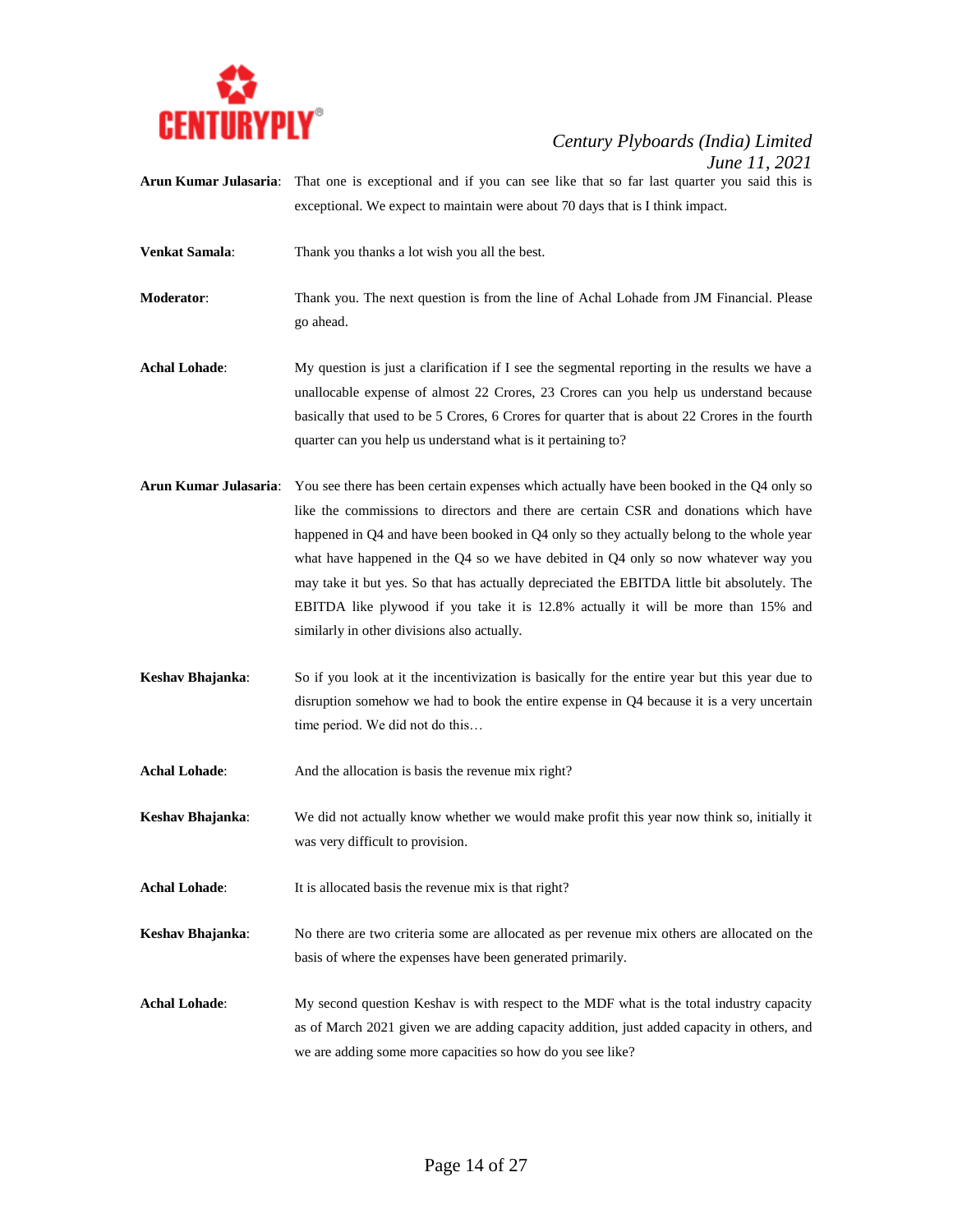

- **Keshav Bhajanka**: Let me tackle it this way. India's total capacity is less than 1.5 million cubic meters at this point in time with the new addition it will hit towards 2 million cubic meters. China is at 50 million plus so going forward we have a lot of scope for capacity addition and this market will continue to grow. The capacity addition by Rushil I think is going to be absorbed into the market without much skill because there is latent demand, and I am sure that we will face a similar scenario when our expansion come onboard. **Achal Lohade**: You said imports are negligible would you have the number for FY2021 how much is the import? **Keshav Bhajanka**: I do not have any authenticated numbers for the same, but I am sure our team can get back to you with the same. **Achal Lohade**: Just one more question if I may with respect to the margin improvement if one were to look at if you look at the gross margins is there is broadly in that 49% kind of range for a while and the margin improvement is kind of driven by the cost reduction so if you could help us understand what kind of cost reductions, have we done in FY2021 where the scope is you have kind of highlighted the BCG work which can result to about 30 Crores of savings. So if you could give some clarity in the head which head we can see the cost reductions and to what extent?
- **Keshav Bhajanka:** So you are talking about MDF?
- Achal Lohade: No aggregate company.
- **Keshav Bhajanka**: In aggregate company overall there have been reductions on account of travels. There has been reduction on account of employee expenses, and we have taken a number of steps whereby we have been able to deem out expenses where we felt that they would not required some branch offices have been cut down and there are a number of steps has been taken in the factory to optimize while since in laminates we have seen over 3% improvement or 3% reduction in rejection which is very substantial. So there has been steps that have been taken all across and these have helped us in improving our overall return.
- Achal Lohade: Most of these are sustainable in your view? They are not likely to reverse so to say over next couple of years.
- **Keshav Bhajanka**: Some of these expenses as things open up maybe the travel cost will increase but most of the expenses in my opinion most of the reductions are sustainable going forward. Once we have improved quality to say 98% we are not going to let it slip to 95%.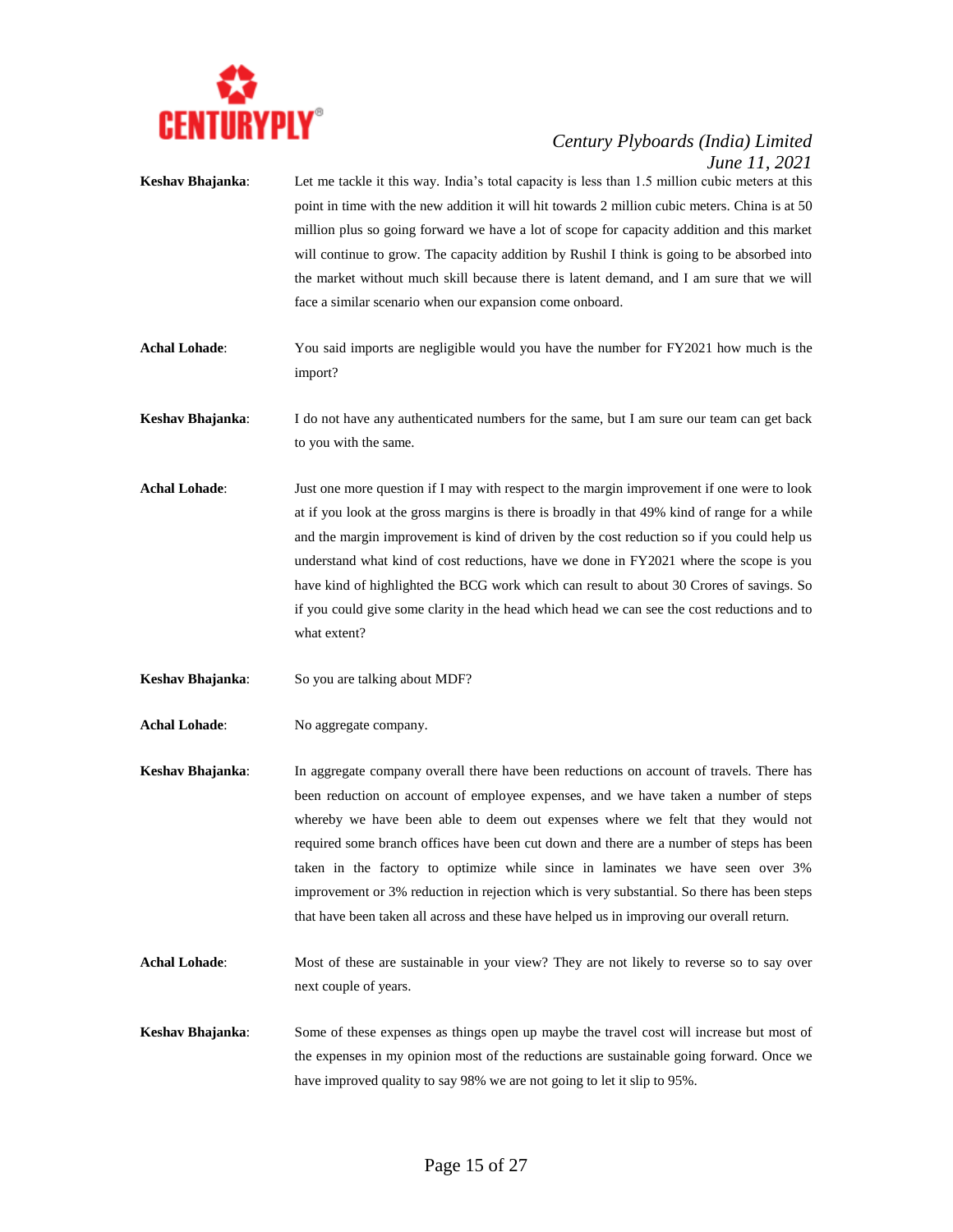

- **Achal Lohade**: Just last clarification with respect to, in the PPT we have mentioned ply capex at 50 Crores if you could give some in terms of where we are looking to add capacity and what is the number the capacity addition we could have post that?
- **Sanjay Agarwal:** What we are doing right now is actually gear up certain blends in our qualitative and quantitative both kinds of machinery with the existing plants so we are adding up some machineries in Karnal and we are adding up some capacity in our South India plant so it is an approximate capex we have taken up actually and this will actually increase our I think total output by more than within the existing plant.
- Achal Lohade: I could not hear you Sanjay Ji can you please repeat?
- **Sanjay Agarwal**: Let Nikita answer this.
- **Nikita Bansal**: The 50 Crores that is given in the release is for the plant that we are putting up in Punjab for plywood and the other additional that we have taken is within our existing it is a very small amount probably 4 Crores to 5 Crores somewhere we must have spent and at each plant level and we are expecting in this year that existing capacity will grow by another 25%. This Punjab plant will take time and that is additional of another 20%, 30% to our capacity.
- **Achal Lohade**: Sorry I am bit lost, so you are saying 25% increase through whatever small addition at across the other plants and another 25% from Punjab plant have I got it right?
- **Nikita Bansal**: Yes, actually what has happened is we have a lot of capacity within our plant, but they are not 100% utilized because of one machinery not being there or another machinery that is needed is missing so we are adding those machineries so making our current capacity to be actually 100% at its level and then it will go up to 120% or 125% in our existing plant, and we are spending only 45 Crores for that overall.
- **Achal Lohade**: Punjab plant will add to that?
- **Nikita Bansal:** The Punjab plant is a separate plant that is coming up which is a 51 Crores investment that will add another capacity but there is a chance in the future that one of our plants which is the Karnal plant may come in an area which is a residential area so there might be a chance that we do not technically end up adding capacity, so we are planning this plant only for Karnal.
- **Achal Lohade:** So that is kind of a replacing Karnal effectively at the aggregate level. So what happens to Karnal plant?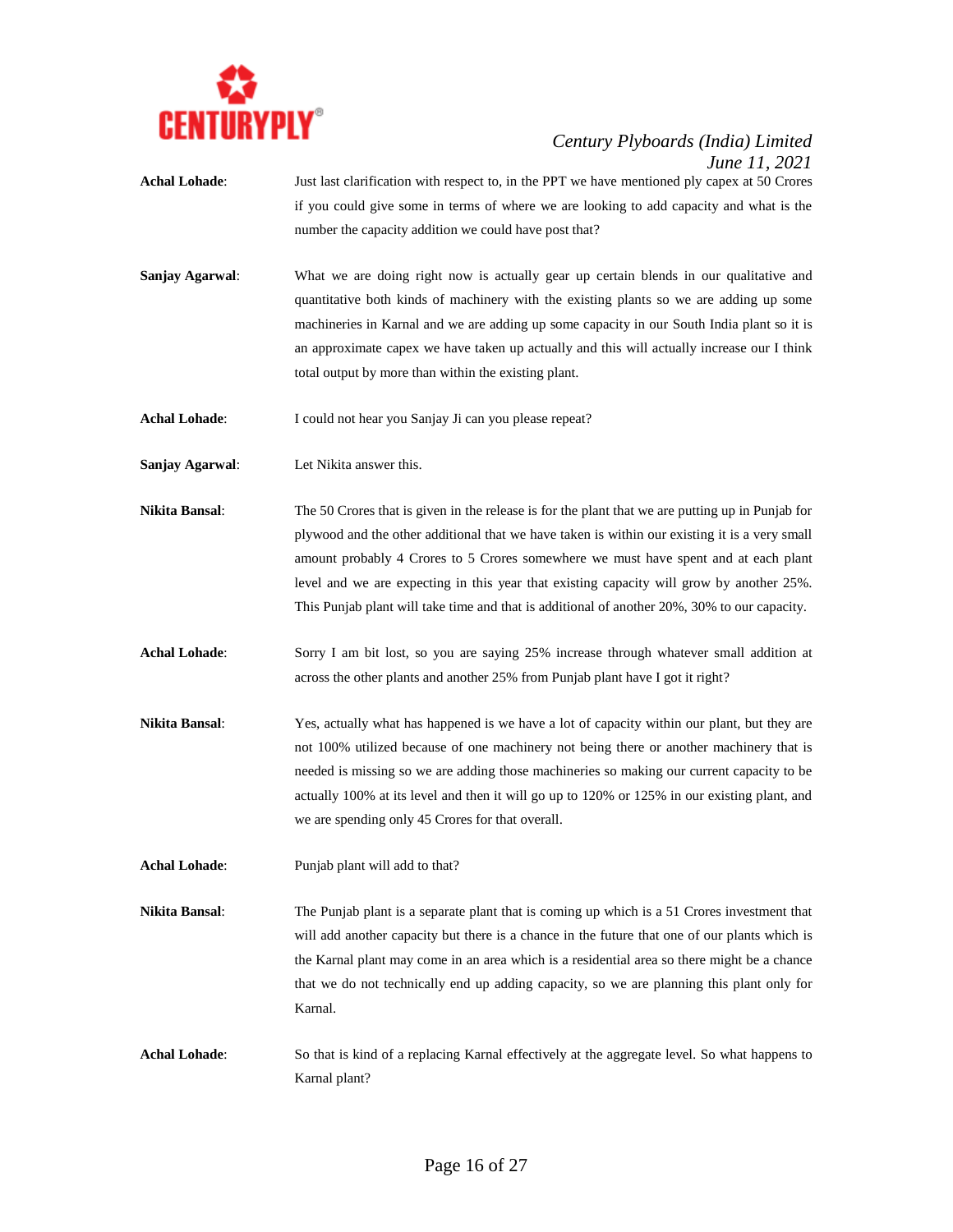

**Keshav Bhajanka**: I would like to add a caveat here. What Nikita is talking about when the plywood capacity at Punjab comes up our license is for the largest plant in the country by threefold. Right now we are only going to go for a capex of about 50 Crores and we are setting up a limited capacity unit but we are leading provisions to add on the capacity of Karnal because in case going forward the land prices shore up there to the extent that they are doing right now and there is a problem because it is coming more and more closer to a residential area we will have the option of moving there but right now the capacity that we are setting up is an additional capacity.

- **Achal Lohade**: What happens to the Karnal let us say theoretically it was to move out what happens to the land and plant and machinery the plant and machinery gets moved and the land is available for sale?
- **Keshav Bhajanka**: You see this is a point that we have been debating for quite some time now and as part of our risk margin strategy what we have thought of is there is a scope to continue running the existing plant by switching it from existing source of firewood etc., to natural gas. If you switch it to natural gas there is no problem in running it even in a residential area. We will have to do the cost benefit analysis at that point in time and then we will need to decide based on the impact on cost, so it is really premature to discuss this right now but whichever we need to provision in case something happens we are ready with the same. This scenario might be saying four years down the line approximately, or three to four years down the line.

**Achal Lohade**: Thank you.

**Moderator**: Thank you. The next question is from the line of Sonaal Kohli from Bowhead Investment Advisors. Please go ahead.

- **Sonaal Kohli:** Congratulations on excellent numbers. My question pertains to one off cost in the quarter. I am just trying to understand just your PBT your PAT numbers so you have mentioned that there were lot of one off like CSR and the directors commission for the full year has been given in this quarter so is it fair to assume that since your cost went up by 18 Crores your PBT numbers would be 18 Crores above this quarter had these one offs was happened or if you can give some idea of the quantum of the one off cost whether write offs, political elections considering the elections in your state or any other one off activities or director's commission so what will be the total impact of all of these things?
- **Arun Kumar Julasaria**: Usually every year we make provision for these all since in all the quarters. These expenditure maybe incurred in a particular quarter or the end of the quarter like commission, incentives of employees we keep on making provision in every quarter but this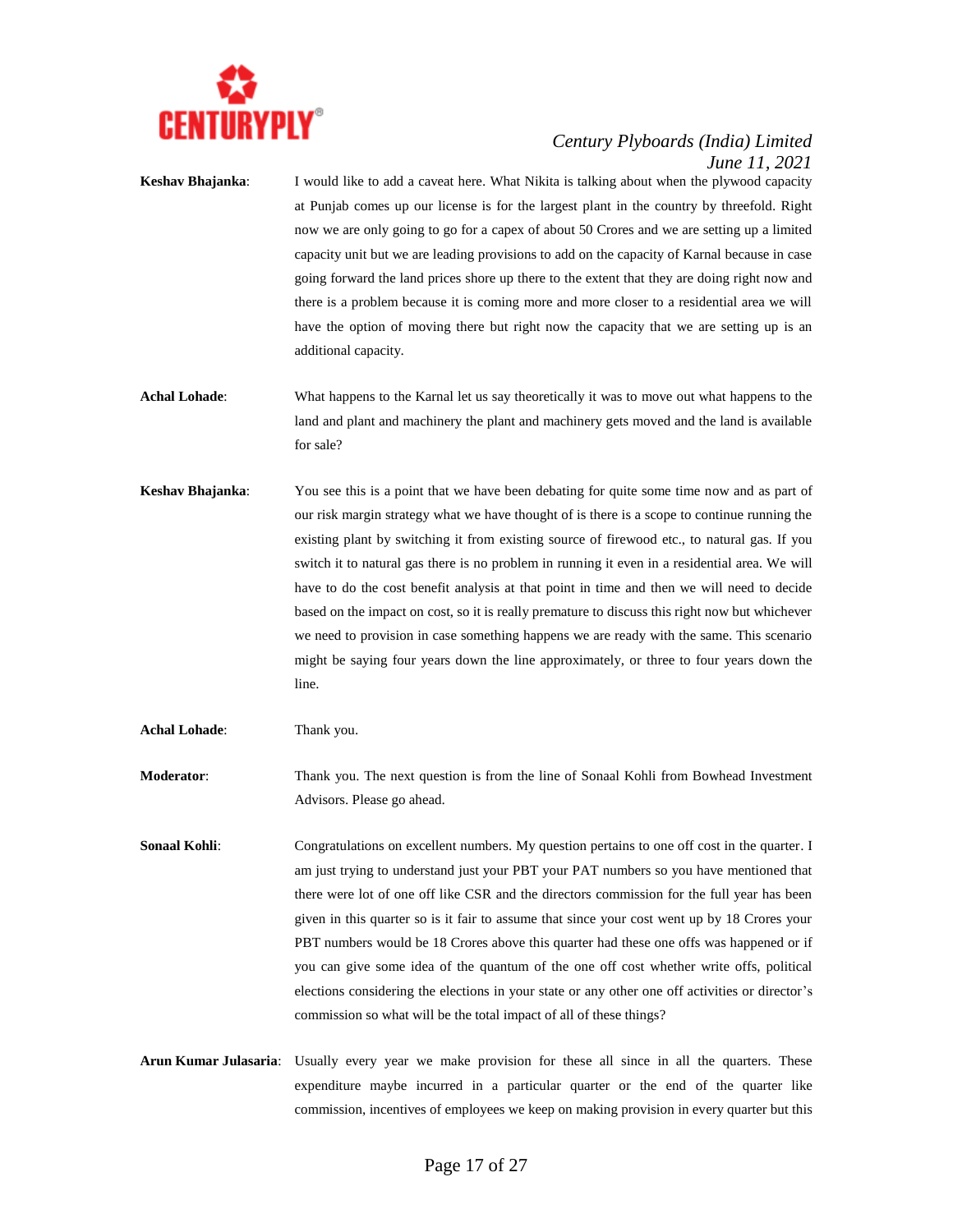

time because all these incentives are based on achievement of certain numbers but this time for Q1 and Q2 everything was impacted. In Q3 recovery started so there is no provision because we have not sure whether we will be paying same amount or not but in Q4 we achieved everything, so we have to provide.

**Sonaal Kohli:** Sir I understand the rationale behind this. What I am trying to understand is still you have the similar numbers let us say in other quarter, let us talk about Q2 hypothetically just to give you the rationale behind me asking this question at that point of time because many of these one off cost would not happened pertaining to the previous quarters what would be your recurring PBT so that is why I am trying to understand the impact of this one off cost for this particular quarter?

- **Keshav Bhajanka**: Let me put it this way that a large chunk this were due to the incentivization of the incentive whatever you would call it so that would be split towards three quarter because the second quarter, third quarter and fourth quarter, first quarter was the write off so that could be split between three quarters, but two quarters loading has been done in this quarter. I think if the 18 Crores to be annualized which is the highest or the rather differential out of that, 10 odd Crores would be from earlier expenses and 8 Crores would be towards this quarter as it was the largest sales quarter in the year.
- **Sonaal Kohli:** So are you seeing your PBT got under reported by 8 Crores because of is that what we are trying to say or am I missing something?
- **Keshav Bhajanka**: I am saying it got under reported by 10 Crores and it would have been higher by 10 Crores if we had provisioned these expenses earlier but due to the uncertainty of this year that has not happened.
- **Sonaal Kohli:** Sir you also mentioned about CSR cost etc., so the total impact is 10 Crores that it is only the salary impact is 10 Crores?
- **Keshav Bhajanka**: There are multiple incentives and I think some of these for instance there were elections there are number of states that you are participating in, and I do not know how we classify them that the breakup that I have given you is more or less in line with what you will see going forward.
- **Sonaal Kohli:** About a 10 Crores impact at PBT level. Thank you.
- **Moderator**: Thank you. The next question is from the line of Aasim Bharde from Dam Capital. Please go ahead.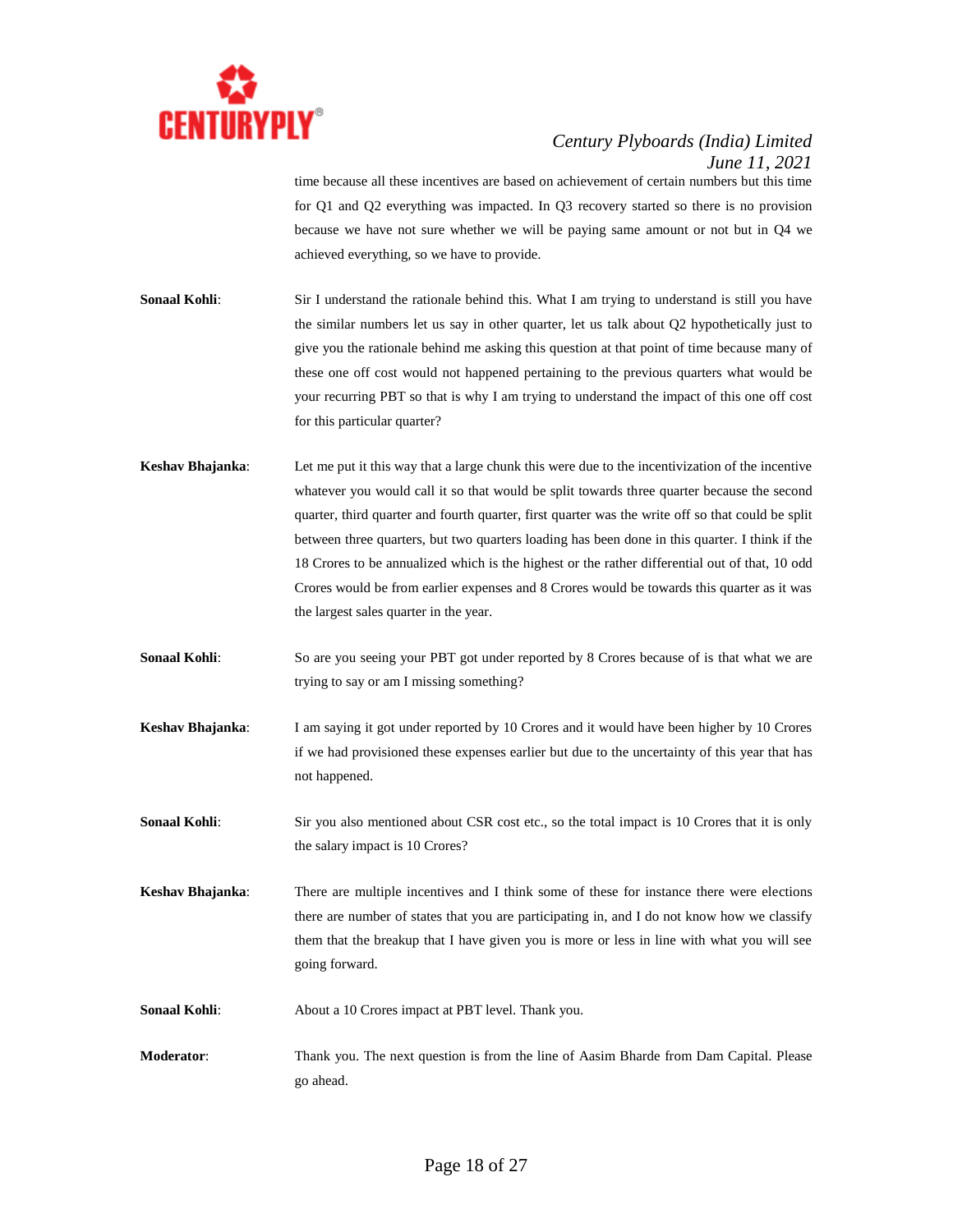

**Aasim Bharde**: Good evening everyone. Sir you have mentioned that the working capital will be steady at about 70 days, but I wanted to ask about your thought process on debtor days in particular. Many companies in this state are focused sharply on this metric all through the year but for CenturyPly that is not the case even if I assume FY2020 was an aberration but even in FY2021 debtor days is higher than what we did in FY2019. Would you be looking to tighten this going forward or would you want to keep it at these levels and focus more on growth?

- **Sanjay Agarwal:** As far as debtors are concerned we have a very standard policy and we do not allow to grow it beyond its norms at all but what happens like during last the first wave of the pandemic we have to allow an extra outstanding for about 60 to 90 days to everybody similarly right now if it is happening again you will see that this will go a little bit of a haywire but it will come into control within our parameters and all these parameters are opposite nobody in the company can do anything about that, nobody can change them, nobody can supply material to a person who is beyond those few days so it will come fall back into the norms every time.
- **Keshav Bhajanka**: I would like to add one thing in 2019-2020 was actually an exception and I think you are very well aware over the last 10 days there were no sales that is going to impact the debtor days, otherwise we are extremely focus on this metrics and you will see it has varied only from 47 to 51 days despite whatever disruptions we have faced over the last two years. I think that this 50-days benchmark is something that we target every year, and we are going to be maintaining this regardless of what happens; having said that going forward our MDF has lower debtor days in our other product range as the MDF sales improve from the percentage of our turnover, these numbers would naturally fall. It depends on the product mix as well. Thank you.
- **Aasim Bharde**: Thanks for that clarification. Secondly can you talk about what hit our particleboard margins in Q4 despite a very sharp improvement in realization?
- **Keshav Bhajanka**: In particleboard, the impact of the cost of melamine which increased drastically and as MD as already stated that particleboard, the quantum of prelaminated is close to 65% to 67% but as in the case of MDF it is only 20% to 25%. So, the increase in the cost of melamine really impacted us. We have now provisioned to take increases going forward and you will see EBITDA recovering, but the basic cause of the same was to in raw material prices.
- **Aasim Bharde**: Sir, lastly just can you talk about this Gabon space in your project? Would you be looking to use it internally only or would you want to start third party commercial veneer sales again like you should do three, four years?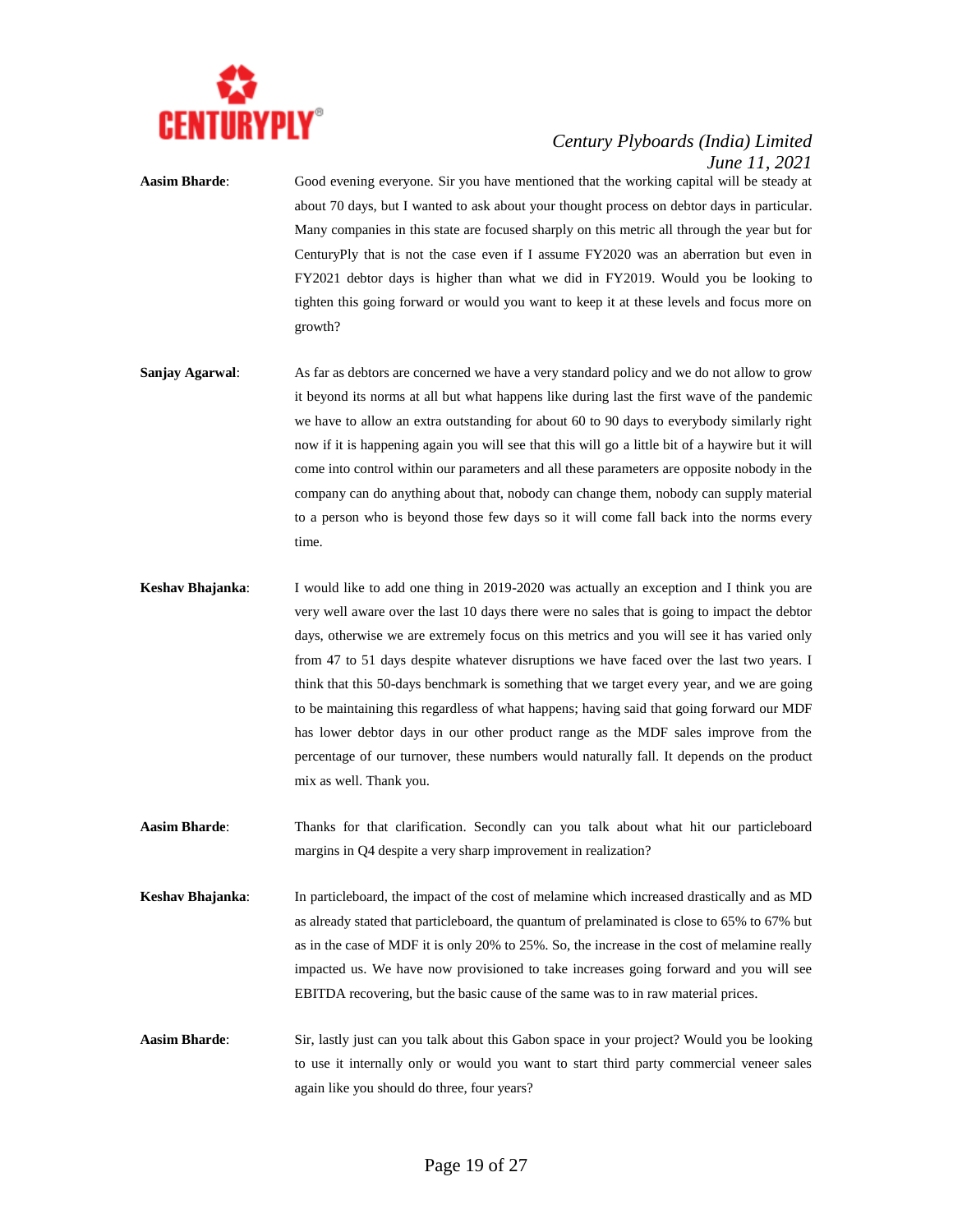

**Keshav Bhajanka**: Now, earlier, commercial veneer to be a very, very lucrative area and as such, it was a focused product for us, but if you look at the past few years, we have consciously reduced our percentage in commercial veneers, our sales in commercial veneer to a fraction of what they used to do. If you look at say three years ago or four years ago, in FY2016-2017 we had a 184 Crores sales of commercial veneer. Last year the sale was 26 Crores. This is because there is no profitability. The profit margins are very low. It will become out and out commodity market and we do not see a lot of potential in keeping this as a profitable business centre. So, our focus is going to be solely on internal consumption and whatever excess we generate, because we are only going to be taking the top grade of veneers and you are very well aware in veneers, there are multiple grades, the lower grades are going to be sold to the market.

**Aasim Bharde**: Thanks a lot. Congratulations on a very good performance. Wish you all the best.

- **Moderator:** Thank you. The next question is from the line of Udit Gajiwala from YES Securities. Please go ahead.
- **Udit Gajiwala**: Thank you for the opportunity. Sir, just one followup is that the laminates that we are talking about the capex over there of increasing our capacity, what would be the timeline for the same?
- **Keshav Bhajanka**: Since it is not a frozen capex right now, it is difficult to give you, a lot. But we are looking at the next financial year. You see the capacities that we have had currently we are looking to ramp up sales as a case of 15% plus. This year we will be able to sustain the same; however, going forward from next year onwards we will not have enough capacity or spare capacity left towards the end of the year. So towards that we are looking at a capex whether it is going to be a Greenfield or Brownfield most likely it would be a Greenfield, maybe in Q3 to Q4 next year we should be looking at that capex becoming functional.
- **Udit Gajiwala**: Thank you so much. Congratulations for the good set of numbers.
- **Moderator**: Thank you. The next question is from the line of Karan Bhatelia from AMSEC. Please go ahead.
- **Karan Bhatelia:** Thank you for the opportunity. Congratulations for a strong set of numbers. Sir, one question from my end. What kind of price hikes you have taken across the portfolio starting from April 1?
- **Keshav Bhajanka:** From April 1, this year or from April 1 last year?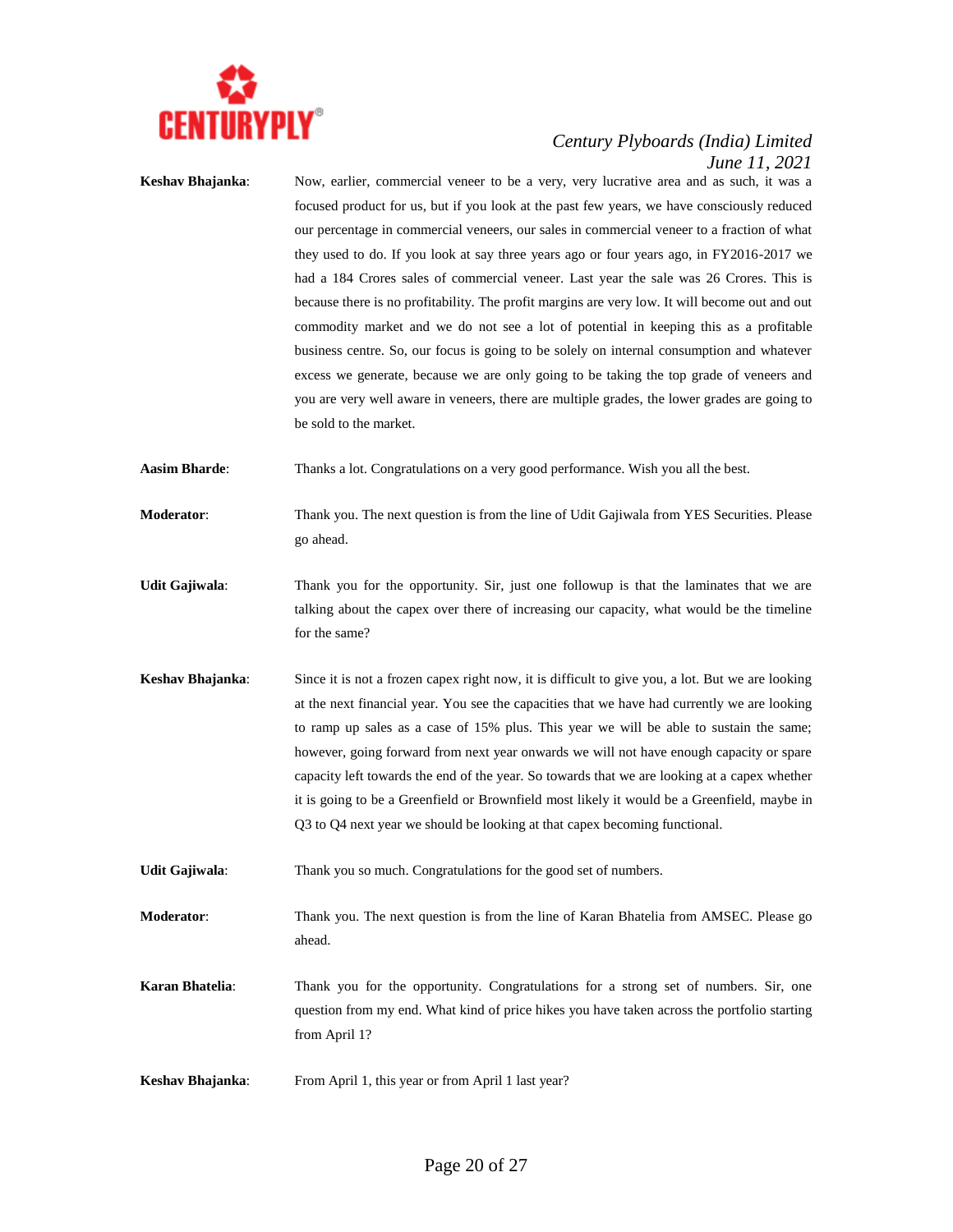

**Karan Bhatelia**: No. Current quarter from April 1 of this year?

**Arun Kumar Julasaria**: These are Corona times, so I do not think there is much possibility of taking price increases, but yes in Plywood we have taken on different thicknesses we have taken 2% to 3% which have been implemented. We have taken some increases in MDF also, but very, very little actually and laminates I think Keshav can address better.

**Keshav Bhajanka**: We have taken between 3% and 4% price increase in laminates from April 1.

**Karan Bhatelia**: That is it from my end. Thank you.

**Moderator**: Thank you. The next question is from the line of Rahul Agarwal from InCred Capital. Please go ahead.

- **Rahul Agarwal:** Thank you for the followup. Just one clarification, Keshav on the capex you mentioned 700 Crores over the next few years. In the PowerPoint presentation it says 250 Crores for next year. I am assuming that 700 includes the capex for the Greenfield in Andhra for MDF and the estimate capex for the entire plant, I believe was about 600 Crores. Could you please clarify this?
- **Keshav Bhajanka**: No. The capex for the Andhra plant is between 450 Crores and 500 Crores. It is not 600 Crores.
- **Rahul Agarwal**: Got it. 700 Crores is basically 250 plus 500 so that is about 700 Crores, 750 Crores over the next two years, is that correct?
- **Keshav Bhajanka:** Keeping a bit of contingency because I do not know, the steel prices are going where they are you know vendors are renegotiating. There is a little bit of turmoil right now. But yes, ballpark, those are the figures.

**Rahul Agarwal**: Thank you.

- **Moderator**: Thank you. The next question is from the line of Sonaal Kohli from Bowhead Investment Advisors. Please go ahead.
- **Sonaal Kohli:** Thank you for taking my questions. Sir, what I wanted to understand is that you had a target of 1 Crores profit for, when do we see a new target of 1.5 Crores per day. Is it possible in a period of 2024 or 2025, if the payment to the real estate industry continues?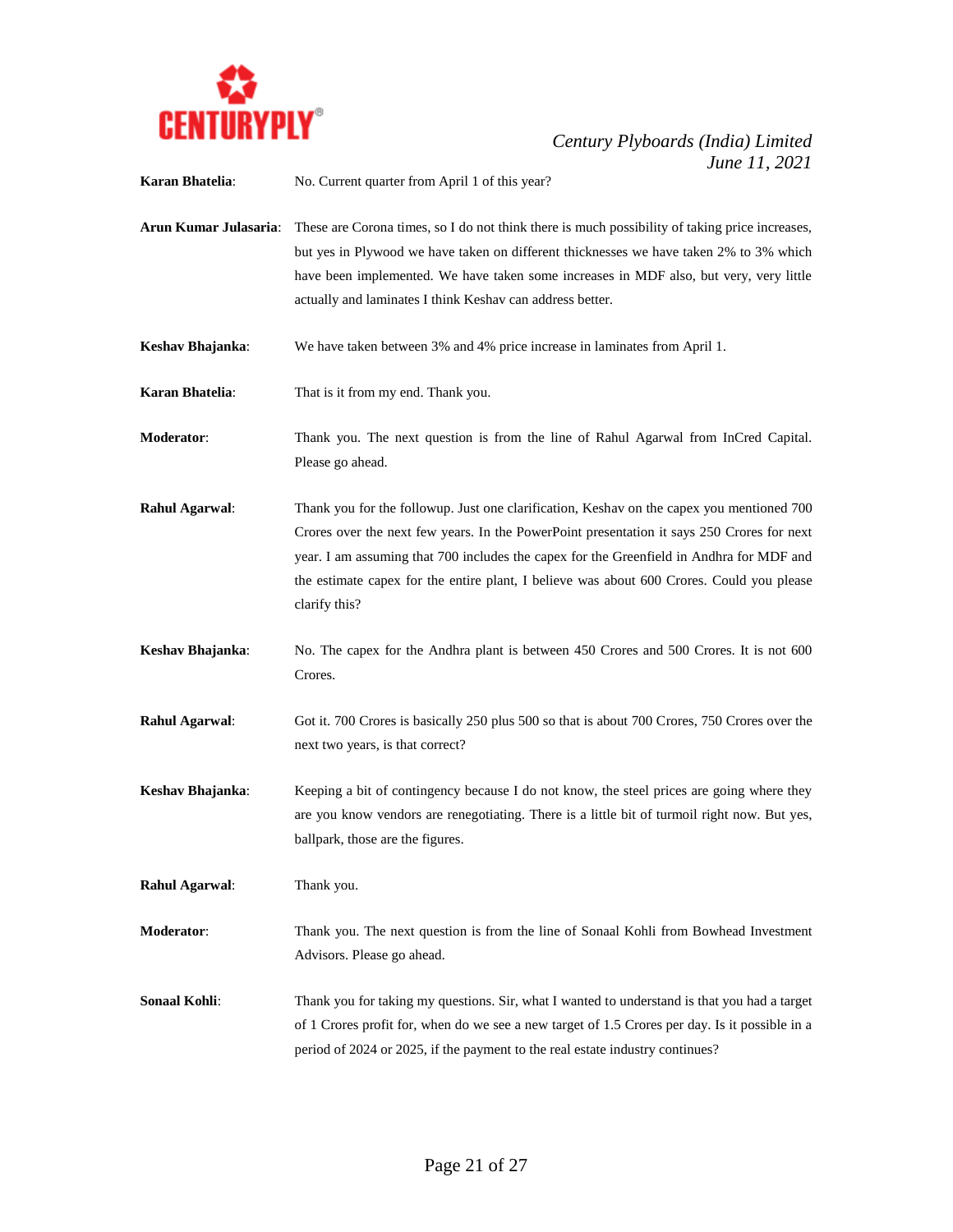

- **Sanjay Agarwal**: I really do not know how to. You know what we, as human mind works is about the mountain in front of you right now, so the mountain in front of us right now is actually 1 Crores per day and it seems that yes we are on the right track actually. When we are actually in a position to see that mountain being conquered at that time, it is better to set up the next target and next mountain actually. There is no point in going on taking new targets which do not have many foundations and in the meantime, we are of course laying the foundation for the future increase in whatever you are asking or thinking or dreaming. Yes, we are working on that and that is why all these capex plans have been taken. So, yes maybe very soon, you will hear us about what our next mountain or the next target is.
- **Sonaal Kohli:** Sir, I have got a hypothetical question; assuming everything was to become normal, and there is no MDF capacities of Punjab would be there, would it be fair to assume that this Rs.1 Crore profit per target would easily be met in that situation?
- **Sanjay Agarwal:** It will be met. Actually last year only, last financial year we have achieved, 240 Crores to 250 Crores PBT actually. So, to reach to 365 Crores is not far at all, but the plant in Hoshiarpur will start by the end of this financial year and in the next year we will ramp it up and we will utilize that capacity then in the next financial year the second plant will start. In the meantime, the plywood expansion capacity will start. So, you see any time in FY2023 this will happen. That is what we believe or maybe some time in 2024 because we do not have to do the whole year actually, but even if we do a quarter to that and that means we have achieved business.
- **Sonaal Kohli:** Thank you so much.

**Sanjay Agarwal**: Thank you for being with us and thank you for thinking like this and pushing us harder.

- **Moderator**: Thank you. The next question is from the line of Venkat Samala from TATA AMC. Please go ahead.
- **Venkat Samala**: Thanks for the followup. Just one clarification, so the 30 Crores odd savings that the plant which was diversified is that already reflecting in the numbers or is that yet to get reflected?
- **Arun Kumar Julasaria**: No. That is actually they have identified and now we have started implementing them, but we can see that there is a lot of possibilities, but this 30 Crores does not really mean a 30 Crores will be achieved actually, but yes, the possibility is there. We can see it and the Corona has to end and we have to get back on our fastest wheels, I am sure we will achieve those profits.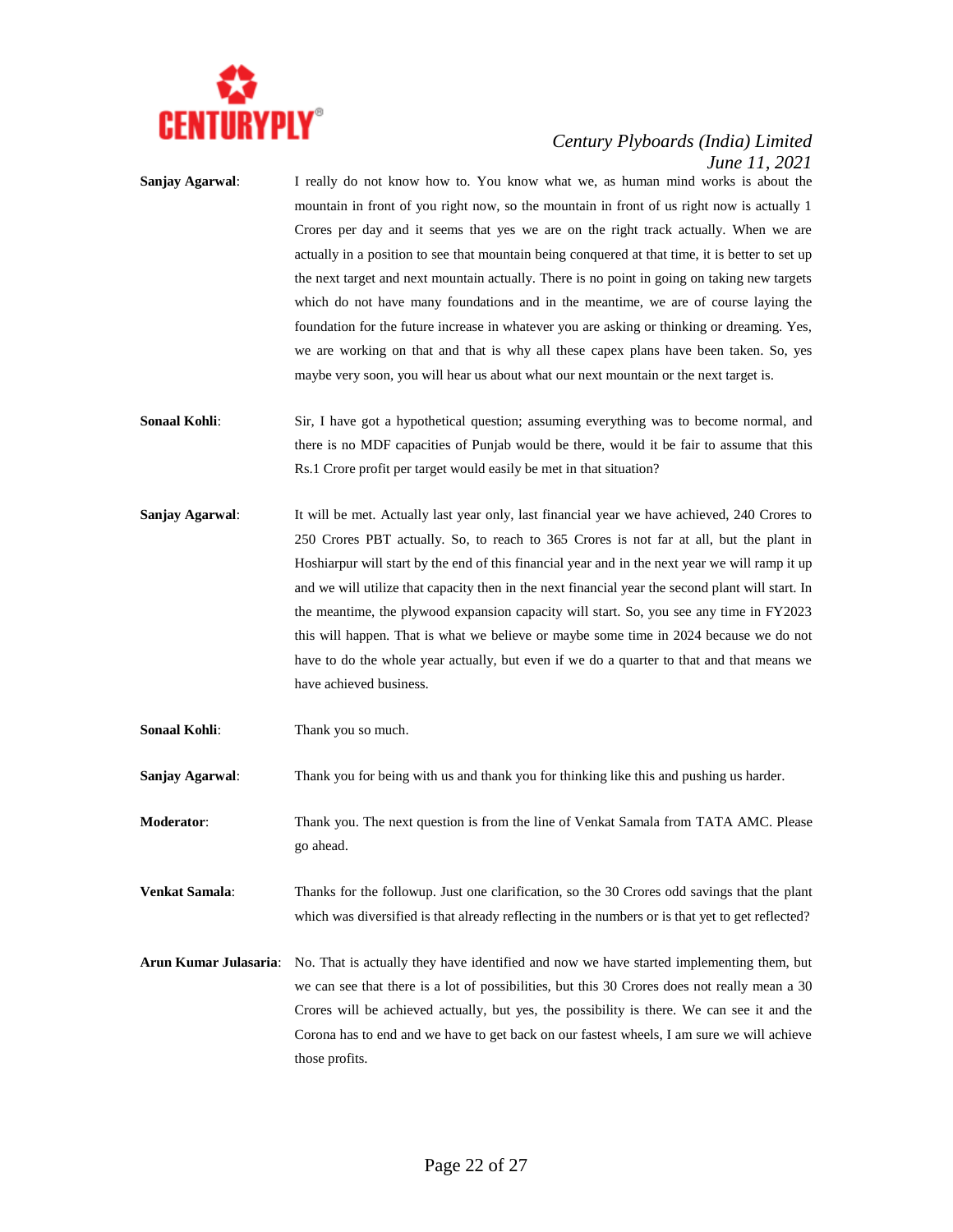

- **Venkat Samala:** If you could highlight which specific segment are we talking about here? Is it across the board in the company?
- **Sanjay Agarwal:** You see, I have actually specified in my speech also which are the areas we have undertaken, some part of it is actually logistics, some part of it is in procurement and lot of it has been actually in MDF we have been. So, a better utilization of our capacity and better connection between the sales and manufacturing and what are the items which actually give us better profits or lesser profits, so maybe focus on that, focus on a particular kind of market or the focus on a particular buyer, who are not giving us profits, who are giving some profits, there are too much into it, but yes, these are the main areas where actually they will make impact.
- **Venkat Samala:** Thank you. One last question now that you did mention that you are seeing Century gain market share from the unorganised players if you cold specifically highlight, which segments of ply are we seeing an incrementally higher growth? Is it largely the mid and lower or even premium and also we do have a scope for growth because of this conversion from unorganised to organized? That will be my last question. Thanks.
- **Nikita Bansal**: So, when you say unorganized to organized I think majority of that is happening at the Sainik level where it is waterproof as well as the water resistant that we give. We give two types of plywood in Sainik, but at the same time, we are also seeing that there are a lot of the B brands which are organized but there is a lot of movement from them to our brand at Century also that is happening. So, there might be a very small chunk of unorganized going to Century, but the other chunk will definitely be at Sainik's level.
- **Venkat Samala:** How would be the margins for Sainik compared to the overall ply segment margins?
- **Nikita Bansal**: I would not want to share that. It is definitely lesser, but I would not want to share that because we always compensate our Sainik brand with that, but we definitely ensure that we have a good margins that the target that we set we achieve that for sure.
- **Sanjay Agarwal:** To add to that it is we talk about strategy here actually. We are looking at a long-term and that is the big fat belly of the market that is Sainik. So, the total I think about 15% of the market is lying with the higher cost branded market, but 40% to 45% is the belly of the market and which is the mid segment actually. So, we expect that in times to come the Sainik market will be much, much larger and it will give us much, much more profits because of our larger turnover, but this was an area where we were very, very skeptical that it will eat off, it will cannibalize us actually. So, for a three year or many years we were really looking at whether it will really cannibalize us, but now we are sure that the Sainik does not cannibalize CenturyPly. So that is why now we are going what we have been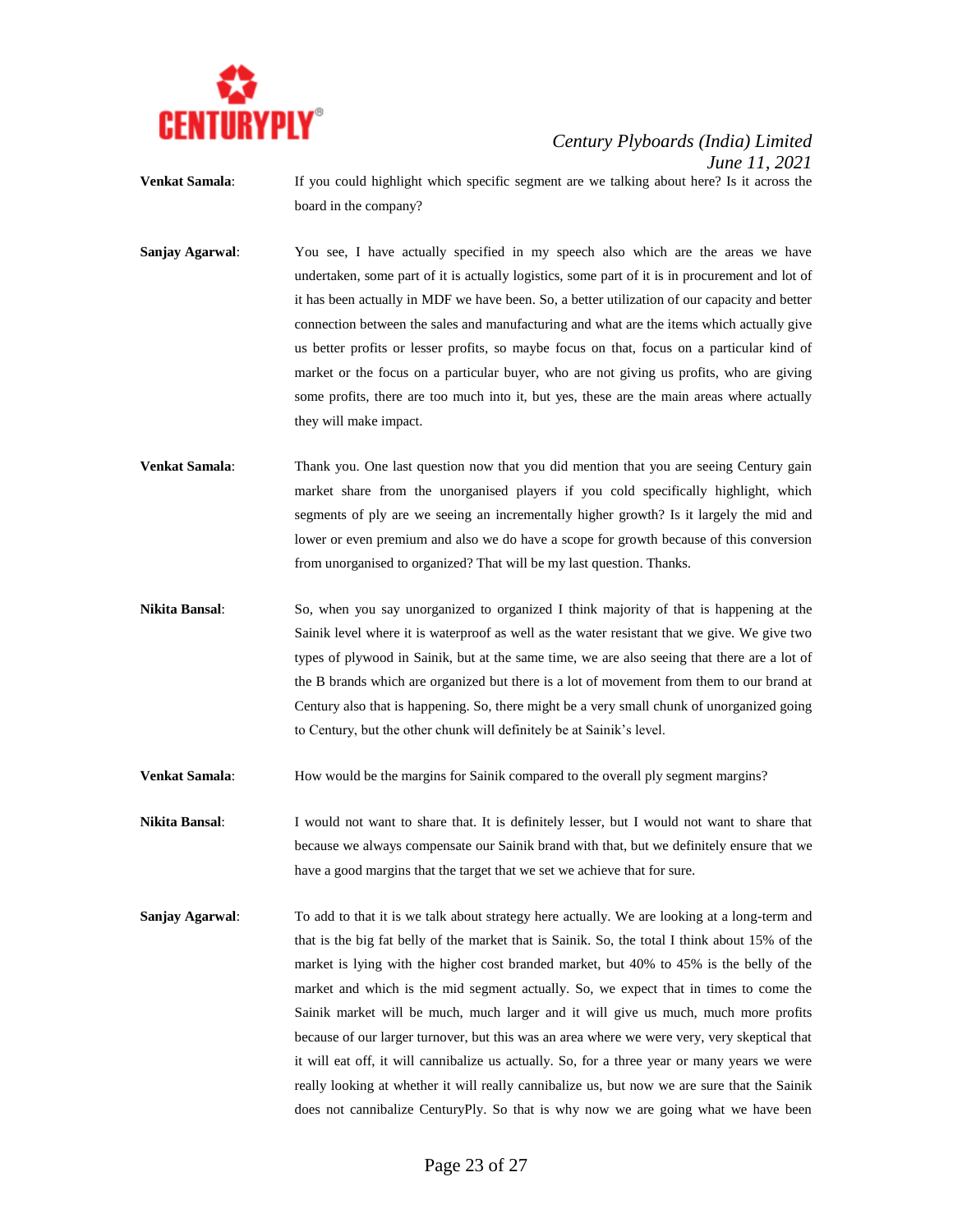

doing. The future is very good for this actually. Yes, it may have a little less percentage, but overall profits ultimately will be higher. Yes, it will take a few years to reach there.

- **Venkat Samala:** Sure Sir. A large portion of this demand that we are catering here it is through outsourcing model.
- **Nikita Bansal**: So, the Sainik MR which is the water resistant plywood is outsourced, but again with outsourcing with Century we have a complete quality control that we do. We do daily testing and we do not sell any product, which is deliver the testing parameter and the Sainik waterproof is 100% in-house from our factories.

**Venkat Samala**: What will be the mix between the two?

**Nikita Bansal**: If I just talk about March they have now reached 50%:50% like 50% is Sainik MR and now 50% is Sainik. The Sainik 710 is definitely having a much larger growth because India is a country which prefers waterproof plywood over water resistance plywood and that is why we see were also on television for a very brief time in IPL before it got suspended and this year you will see Sainik segment even on television because that is something that we believe we need to advertise and create a brand of Sainik.

**Venkat Samala**: Thank you. Thanks a lot. Wish you all the best.

- **Moderator**: Thank you. The next question is from the line of Chirag Lodaya from ValueQuest Investment Advisors. Please go ahead.
- **Chirag Lodaya**: Sir I had a question on plywood. Sir you mentioned like you will grow plywood business at around 10%, 15%. So if I look at FY2021 numbers it was obviously disrupted because of Q1 being impacted so now with this second wave etc., you are guiding for 10%, 15% growth which is like normalized sales which you use to do in FY2019, FY2020. Is that understanding correct?

**Nikita Bansal:** Can you just explain the last line again?

**Chirag Lodaya**: You still do 1250 Crores to 1300 Crores kind of topline in plywood business for last few years this year you have done around 1120 Crores and if I take 10% kind of revenue guidance which you have given 10% to 15% so you are saying that you will be able to do 1250 Crores to 1300 Crores topline in FY2022. I am just trying to get a sense because there is very good demand for housing products etc., so that bullishness is not translating into numbers.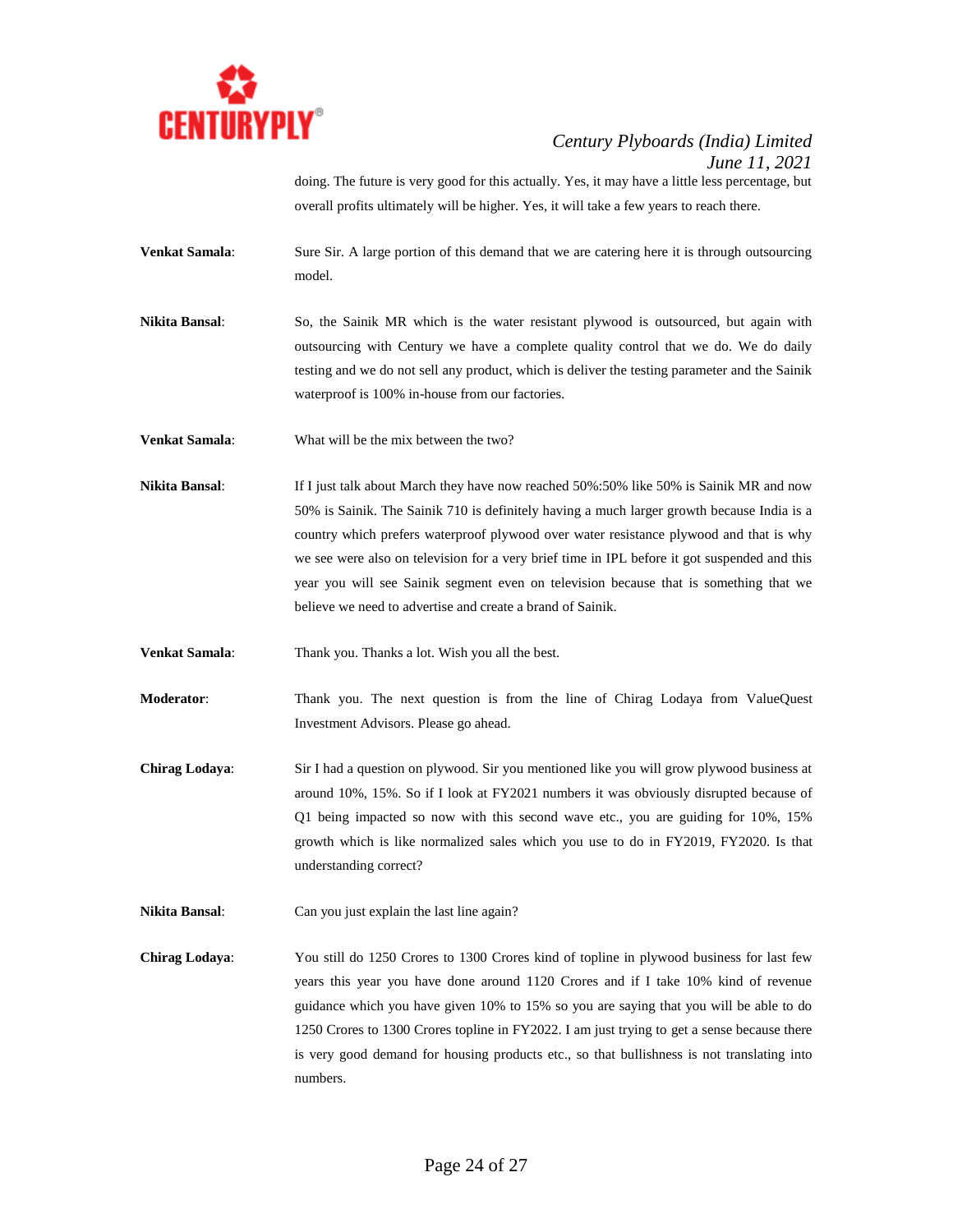

- **Nikita Bansal**: Actually our aim for this year was around 1500 Crores plus but because of the first quarter obviously there will be a setback. I think that is the only factor that will come in but otherwise we were looking at our A&P planning was 1500 plus.
- **Chirag Lodaya**: Second is similarly on margin. As Keshav Ji said that endeavor is to do 14% to 15% kind of margins in plywood business and if I look last two years our margins were in the range of say 10% to 11% so FY2022 you are saying EBITDA margins would be in the range of 14% to 15% is that understanding correct?
- **Nikita Bansal**: Yes, 13.5% to 14% because see plywoods is a chunk of our business so majority of all our expenses also comes on plywood so because of that I think 13.5% to 14% is what that we can expect going forward.
- **Chirag Lodaya**: I like to understand what would be the margin driver basically this 300 to 400 basis point improvement? What will drive this?
- **Keshav Bhajanka**: One thing I would like to add we never had 10%, 11%. I think if you look at last year if you take out the extraordinary item we were at 12.4% and this year despite what happened in Q1 which should wash out we are at 11.8%. So we are not talking about a 300, 400 basis point improvement. We are talking about a 100 to 150 basis point improvement which as you know with operational leverage we will automatically come it is not something that the margins that you are referring to those margins are due to exceptional circumstances last year 10 days were washed out, last to last year, 10 days were washed out, which is a pure loss for the company and this is last month so you are looking at a substantial half a month being wiped out. If you look at we have gone by I do not need to tell you it is a difficult year, so overall I do not think with this 13.5% plus is very big change that we have undertaken here.
- **Chirag Lodaya**: Sir in the initial part you mentioned I think 14%, to 15% is the long-term sustainable margins in plywood business?
- **Keshav Bhajanka**: I am very, very optimistic that we will get that within this year itself but since again the first quarter has been impacted there is no two ways of that. I do not know whether we will hit that. This is something long-term 14% to 15% in my opinion is a bare minimum that we will be doing.
- **Chirag Lodaya**: On a basically run rate basis we will exit year by 14% to 15% is that understanding correct I understand there is disruption for Q1 or Q2?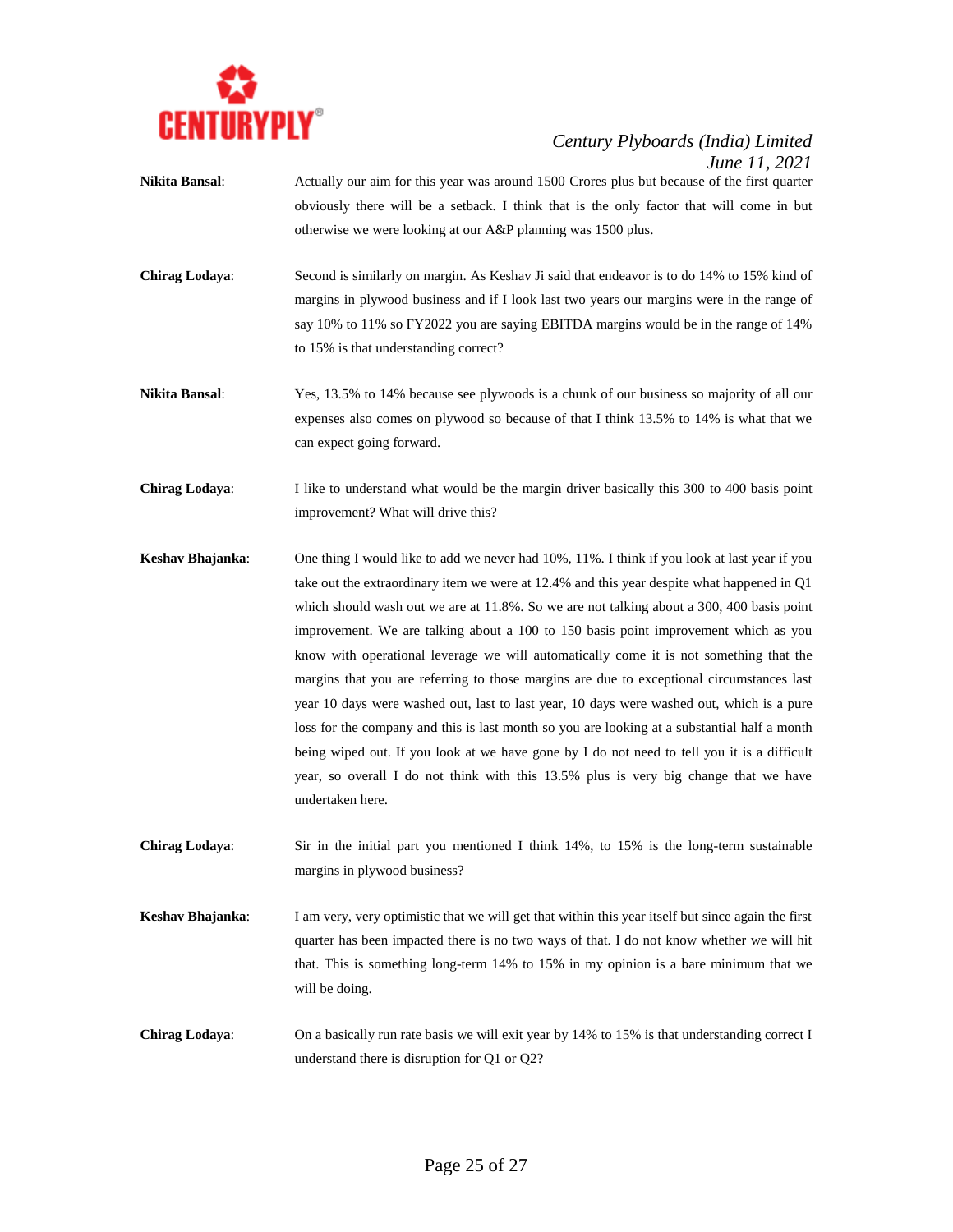

- **Keshav Bhajanka**: Definitely if you look at this I think two quarters we will be at that we will have a Q3, Q4 we will definitely do that.
- **Chirag Lodaya**: In terms of capacity whatever additions we are doing in existing plant as well as new plant coming up in Punjab, what is the peak revenues you can generate in plywood business with recent upcoming capacity which we are adding in Punjab?
- **Keshav Bhajanka**: I think we will be able to do 500 Crores turnover in plywood considering the outsourcing module that we have in place and considering the expansion that we are doing quarterly.
- **Chirag Lodaya**: The 500 Crores quarterly revenue you are saying right?
- **Keshav Bhajanka**: Yes, on an annualized basis.
- **Chirag Lodaya**: So 2000 Crores is…
- **Keshav Bhajanka**: Yes, that is the peak volume but again in this business there will be seasonality see we see certain quarters doing better and certain quarters doing a little lesser.
- **Nikita Bansal**: I am just like to add one thing in plywood we are actually now not looking at a one-year plan or anything like that. We are looking at a very long-term plan where we want to double our capacity whether it will be through outsourcing or through our factories over the next three year period. So we will be taking because we think that the future in plywood is very bright so we will be taking capacities in the future but as of now if this is tough to really taking how much this will add because we are looking at a very holistic picture.
- **Chirag Lodaya**: With that doubling in three years can that number would be like in excess of 3000 Crores is that understanding correct two, three years down the line?
- **Nikita Bansal:** That is what we want to work towards. I am not saying we have a current plan. Now this is something we want to work towards.
- **Chirag Lodaya:** I want to understand what is driving this bullishness?
- **Nikita Bansal**: Sorry.
- **Chirag Lodaya:** If I have to understand what is driving this bullishness?
- **Keshav Bhajanka**: The fact that we have been able to do is if you look at the last quarter before lockdown we were at 10% growth, and you have seen the growth in the last two quarters. Now the proof